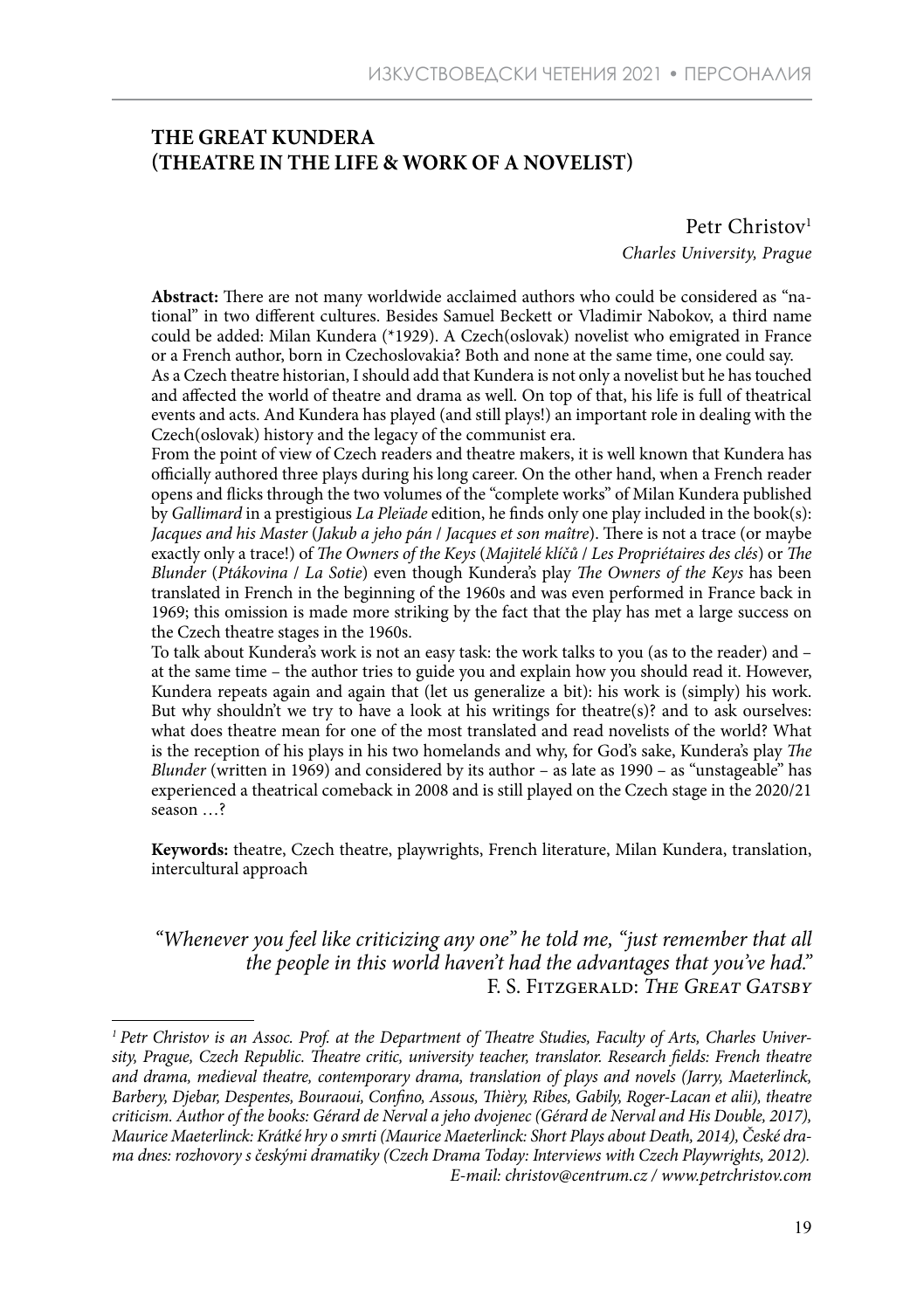"P*our tous les mordus de FIFA, tous les tordus qui rappent Comme Kundera la légèreté de l'être m'est insoutenable Mais où jeter le leste? Je rêve de m'envoler Voir s'lever le ciel loin d'ce stress qui veut m'enrôler"* nekfeu: *J'ai le seum* 

> "*We have art in order not to die of the truth."* F. Nietzsche: *The Will to Power*

Three given variables: Life, Work and Time; three major elements, three building stones in the story of an Artist. And what if we add: the life, work and time of Milan Kundera…? Well, the equation would definitely become more difficult to solve. And it is going to get even more complicated or maybe unsolvable when we would like to speak about Milan Kundera and his relation with theatre. However, dealing with Milan Kundera has never been effortless.

"Who is Milan Kundera?" is another question difficult to answer. It seems that Kundera himself would be happy if the answer would be as simple as this: a novelist. Or the Novelist? He would be happy if readers would read his work in the frame of his intentions. And he is and has always been trying to do all his best to succeed in this.

For several decades, he has conscientiously worked on his own image. Kundera's own "public relations" are almost impeccable. What do his readers know about him? Generally speaking: nothing more than what he wants them to know! He continuously writes and rewrites notes and forewords to his texts, always precisely analysing and commenting on his interpretation(s). He allows only a certain (restrained) number of "certified" authors and scholars to write about him and his work. And to write "kunderaly" correctly, of course! He has been almost always trying to persuade everybody that there is none but one Kundera: the Kundera's Kundera<sup>2</sup>.

"Who is Milan Kundera?" Let me repeat the question once more and answer by another question: a Czech(oslovak) novelist who emigrated (in 1975) in France or a French author, born (in 1929) in Czechoslovakia? Both and none at the same time, one could say3 .

<sup>2</sup>The publication of Kundera's work in a prestigious French *La Pleïade* edition by the *Gallimard* publishing house is a specific conclusion of his (lifetime) effort. To be published in two leather bound volumes is considered as an entry among the ranks of the immortal classics. Undoubtedly, it is a consecration of Kundera's literary work. On top of that, France is the only country where his "complete works" have been published; only French culture, the culture which became in 1981 Kundera's "first culture", has been granted the author's permission to do that. On the other hand, *L'Oeuvre* of Milan Kundera (2011; revised volume 2017) is not edited as traditional "the complete works" edition but as a selection made by the author himself (not by an editor!) which is definitely a breach of the editing policy of the edition. But Kundera wants to be different - unique - and his friend Mr. Gallimard was ready to accept Kundera's project. <sup>3</sup> It should be reminded that there are not so many worldwide acclaimed authors who could be considered as "national" in two different cultures. Milan Kundera could, from this point of view, join and enjoy the company of such stars as Samuel Beckett or Vladimir Nabokov.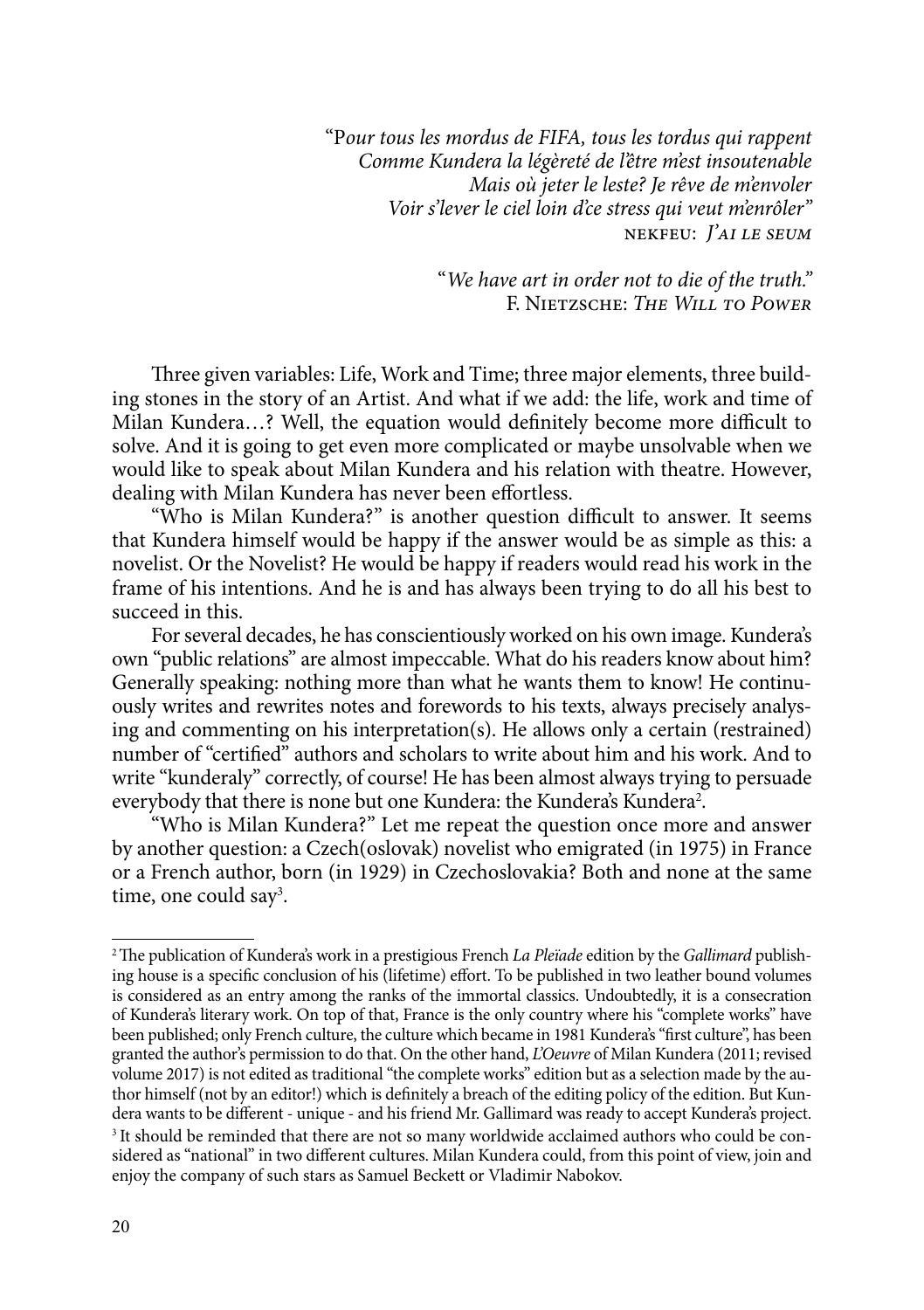Milan Kundera lives, speaks and writes (and has lived, spoken and written) in two languages and two cultures: emigration from Czechoslovakia to France in 1975, withdrawal of Czechoslovak citizenship in 1979, becoming a naturalised French citizen in 1981, official (re-)acquisition of Czech citizenship in 20194 . Milan Kundera has lived a half of his life between two nations<sup>5</sup>. And each of Kundera's cultures, Czech and French, knows a different Kundera!

To understand Kundera, one should be able to speak and understand more than one (of his) languages. The Czech Kundera is not the same as the French Kundera; there is no universal Kundera<sup>6</sup>. This is valid not only in the strict sense of translation but in considering specific parts of the author's work in the context of time and space as well. The point of view becomes crucial7 .

## **How many plays?**

Let me ask you, my non-Czech-speaking reader, one question: do you know a playwright called Milan Kundera? Yes? As an author of one play – *Jacques and his Master*? Great, but one is not enough! More should be said about the intimate relationship between Kundera and the art of theatre $^8\!$ .

First of all, the fact is that Kundera – regardless of what he claims – was a prominent and successful Czechoslovak playwright in the 1960s. Not too prolific but pretty influential. Jindřich Černý, a young theatre critic and historian back

<sup>4</sup> Each one of these events was highly politicised – the Czechoslovak communist government in the 1970s wanted to banish an unwanted artist as an example of the fate of those who betray socialism; a brand new French political representation (of François Mitterrand) in the beginning of the 1980s wanted to show the country's open-minded politics and – last but not least – Czech populist Prime Minister Andrej Babiš wanted to bask in the glory of worldwide known old man. Shortly, Kundera, an author who wants to deny all political readings of his works, has served (nolens volens?) more than once as an instrument in the hands of different regimes…

<sup>&</sup>lt;sup>5</sup> It is notorious that after his emigration to France, Kundera has never wanted to be considered as a part of the émigré literature, as an author serving as an eyewitness about life under an oppressive political regime behind the Iron curtain. On the other hand: a "political" reading of his works is omnipresent, time becoming one of the biggest enemies of Milan Kundera, a universal Novelist.

<sup>6</sup> Reading, for example, his famous novel The Joke in Czech and in French evokes two or even three different receptions – if we take into consideration the Czech original and the two French translations: the first, by a controversial ex-communist Marcel Aymonin (which is after all not as bad as Kundera tries to persuade everybody), and the second, "completely revisited", "authenticated" and purified by author (which is, in fact, more distant from the Czech original).

<sup>7</sup> Kundera is aware of the importance of this problematic and likes to reflect on it: he is aware of the different dimensions of the reception of an artist (and his work); he thought-provokingly and inspiringly speaks about three different contexts: small (local), medial (e.g. "Mitteleuropa") and global. (For a different point of view of local/global tendencies, especially in theatre, see CHRISTOV, Petr. To Travel or Not to Travel. Open Up Your National Culture! Or Not?. Art Readings. Journeys. Vol. 2. 2020, 32-43.)

<sup>8</sup> Kundera is a very seductive theorist, a practising one - as we are going to see later. His volume of essays called The Art of the Novel has become notorious. His essays about music are great as well (Kundera has studied music in his youth, his father being student and close friend of Leoš Janáček, one of the most influent Czech composers of the 20th century). It is regrettable that Kundera has not tried to establish stronger links between his theatre/drama practice and his theoretical writings…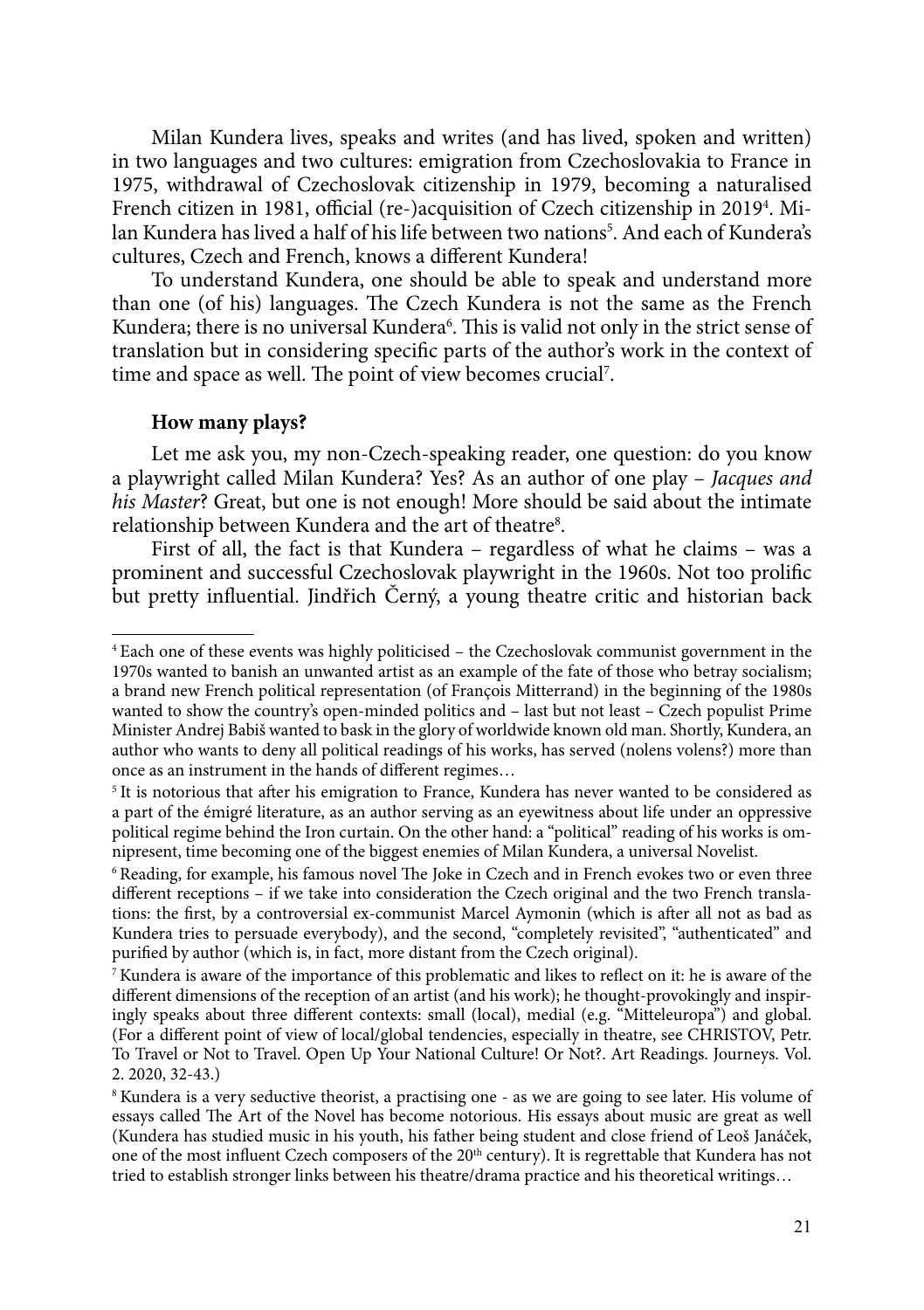then, labeled Kundera as "*the most impressive playwright ever discovered by the National Theatre in Prague in its quest for a modern Czech drama*" (Černý 1962: 5) and he was definitely not the only enthusiast. However, this part of Milan Kundera's life/time/work is now almost forgotten by the author, at least for an international art (and research) market. At least for non Czech readers<sup>9</sup>.

Although only *Jacques and his Master* (written 1971/staged 1975) was published in the Gallimard's *Oeuvre* of Milan Kundera, there are two other "officially approved" plays: *The Owners of the Keys* (published 1961/staged 1962) and *The Blunder* (written probably in 1966/published and staged 1969).

However, there is much more theatre and drama in Milan Kundera. In the period preceding his emigration (1970–1975), when Kundera could not officially work as an author or scholar<sup>10</sup>, he was – most probably – writing scripts and plays under the names of other colleagues: the play *Juro Jánošík* (based on a story of a legendary Slovak brigand of the 16<sup>th</sup>/17<sup>th</sup> centuries, a kind of Robin Hood "à la Slovak"), staged in 1973, was presented as a work of Karel Steigerwald<sup>11</sup> (\*1945), former student of Kundera's from the Film Faculty of Academy of Performing Arts (FAMU) who worked at that time as a scriptwriter at the Film Studios Barrandov. Nevertheless, according to the testimonies of living contemporaries and scholars, the play should be listed (in all probability) among Kundera's works for theatre<sup>12</sup>.

In the 1960s, Kundera's signature could be found also on the front pages of the scripts of audiovisual adaptations of his own texts shot by Czechoslovak television or Film Studios: The Joke (1968, directed by Jaromil Jireš) and I, Mournful God<sup>13</sup> (1969, directed by Antonín Kachlík) are excellent examples of Czechoslovak "new wave" in cinema<sup>14</sup>. According to recent research and testimonies, Milan Kundera could (or should) be considered the author of two other TV scripts realised by Slovak television in the mid-1970s as well: A Game of Chess with Alekhine (1975, directed by Jozef Pálka) and the TV mini-series Girl for Two of Us (1975, directed

<sup>9</sup>And if not totally forgotten, at least trivialised and marginalised by the author and his official commentators.

<sup>&</sup>lt;sup>10</sup> In 1970 he has been forced to leave his post of Associate Professor at the Film Faculty of the Academy of Performing Arts where he had taught for almost two decades (since he graduated in 1953).

<sup>&</sup>lt;sup>11</sup> This practice of covering works of prohibited authors by names and authorities of the luckier ones was a common ruse in the period of so called "normalisation" in Czechoslovakia (ca. 1970–1989) and we can find it under other totalitarian regimes reinforcing official or unofficial censorships.

 $12$  As Lenka Jugmannová documented in her recent study (2017), the structure and composition of the play are similar and close to Kundera's previous writings for theatre, and bear little similarity to the work of Steigerwald, whose later plays are generally written in totally different manner. No doubts, Steigerwald has become one of the most important Czech playwrights of his generation, but he probably started his playwriting career later, in the late 1970s. In 1989, *Juro Jánošík* has been staged again, as always with Karel Steigerwald listed as the author of the play.

<sup>13</sup> Based on an eponym short story (*Já, truchlivý Bůh*) from the first edition of Kundera's *Laughable Loves* (1961).

<sup>&</sup>lt;sup>14</sup> The list of other film and TV adaptations of Kundera's works would be longer even if our focus remains in the 1960s: *Nurse of my Nurses* (1963, for TV), *Nobody Will Laug*h (1965) or *Eduard and God* (1969). In 1968 a film adaptation of Kundera play *The Owners of the Keys* was created for Yugoslavian television as well.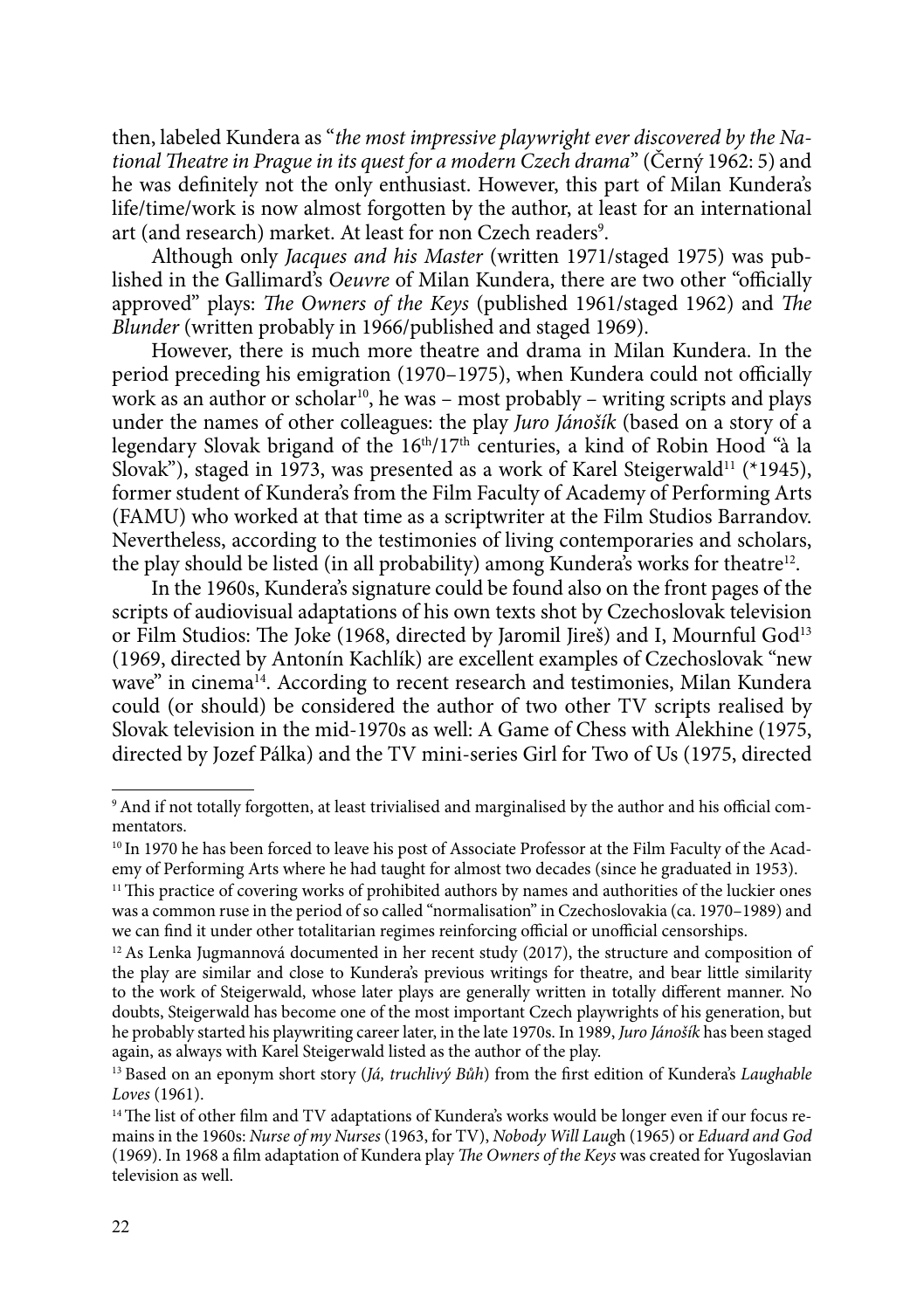by Karol Spišák), both officially labelled as written by scriptwriter Peter Ševčovič<sup>15</sup>. Kundera's artistic account from that period could be even charged by one (or two) radio play(s) and a translation of Alexandre Blok's play *The Rose and the Cross* (from the Russian) $16$ .

Almost all these "small", occasional and circumstantial writings are not considered by Kundera as worth to be mentioned among his own works. For sure, I can agree with him: some of them were written just to earn money, to survive in a difficult period of his life17. However, at least *The Owners of the Keys* and *The Blunder* (and/or *Juro Jánošík*) should not be denied to those who would like to learn more about Milan Kundera.

As a Czech theatre historian, I can't help myself: I have to consider Milan Kundera not only as a novelist. He has touched and affected the world of theatre and drama more than slightly (regardless of what he claims). On top of that, his life is full of theatrical events and acts. Kundera does not have to be a good actor to be a great player. And he has played (and he still plays, even in his nineties!) an important role in dealing with Czech(oslovak) history and the legacy of the communist era (again, regardless of what he claims).

Well, Milan Kundera – a Playwright: true or false?

## **I don't like theatre**

Milan Kundera, the author of *Ignorance*, likes to repeat that he does not remember certain things and events and has forgotten many specific details. This method of effacing or modifying certain events, actions and works is a powerful weapon in his quest for self-canonisation as a successful and unique novelist. On top of that, Kundera does (and did) not hesitate to change or even invert his statements.

Kundera's first play – *The Owners of the Keys* (*Majitelé klíčů* / *Les Propriétaires des clés*) – was published for the first time (in Czech) in September 1961 on the pages of the then official and influent theatre review journal *Divadlo* (*Theatre*)18.

<sup>&</sup>lt;sup>15</sup> Some of this information could be found in the recent "unofficial" biography of Milan Kundera published in 2020 by Jan Novák. The book has caused vivid polemics in the Czech milieu, accusing Novák of denigration of Kundera and distortion of the facts. Novák's book is definitely not perfect but shows perfectly another side of a possible biographical approach to the artist completely opposite to what Kundera tries to promote during all his lifetime: an official version authorised by living artist vs. unofficial research, uncensored but based on information of the artist's life and work found in archival documents.

<sup>&</sup>lt;sup>16</sup> The play has been staged in 1972 in a regional theatre in Pilsen (Plzeň), "officially" translated by an actor of the theatre (Jaroslav Konečný).

<sup>&</sup>lt;sup>17</sup> Among other "unofficial jobs" Kundera had to do in the years preceding his emigration, is the writing of horoscopes for a popular Czechoslovak weekly magazine (*Mladý svět*) as well. It should be noted that this is not an entirely accidental or superficial activity as Kundera – and his wife Věra – have been interested in astrology for a long period of their lives.

<sup>&</sup>lt;sup>18</sup> *Divadlo* was an official monthly theatre review journal published since 1949. Following the "socialist realist" era in the 1950s, the review has become legendary during the 1960s, mostly due to the supervision of two editors: Jaroslav Vostrý (co-founder of Činoherní klub theatre) and Milan Lukeš (scholar and translator). Czech readers of the review could get familiar with contemporary plays,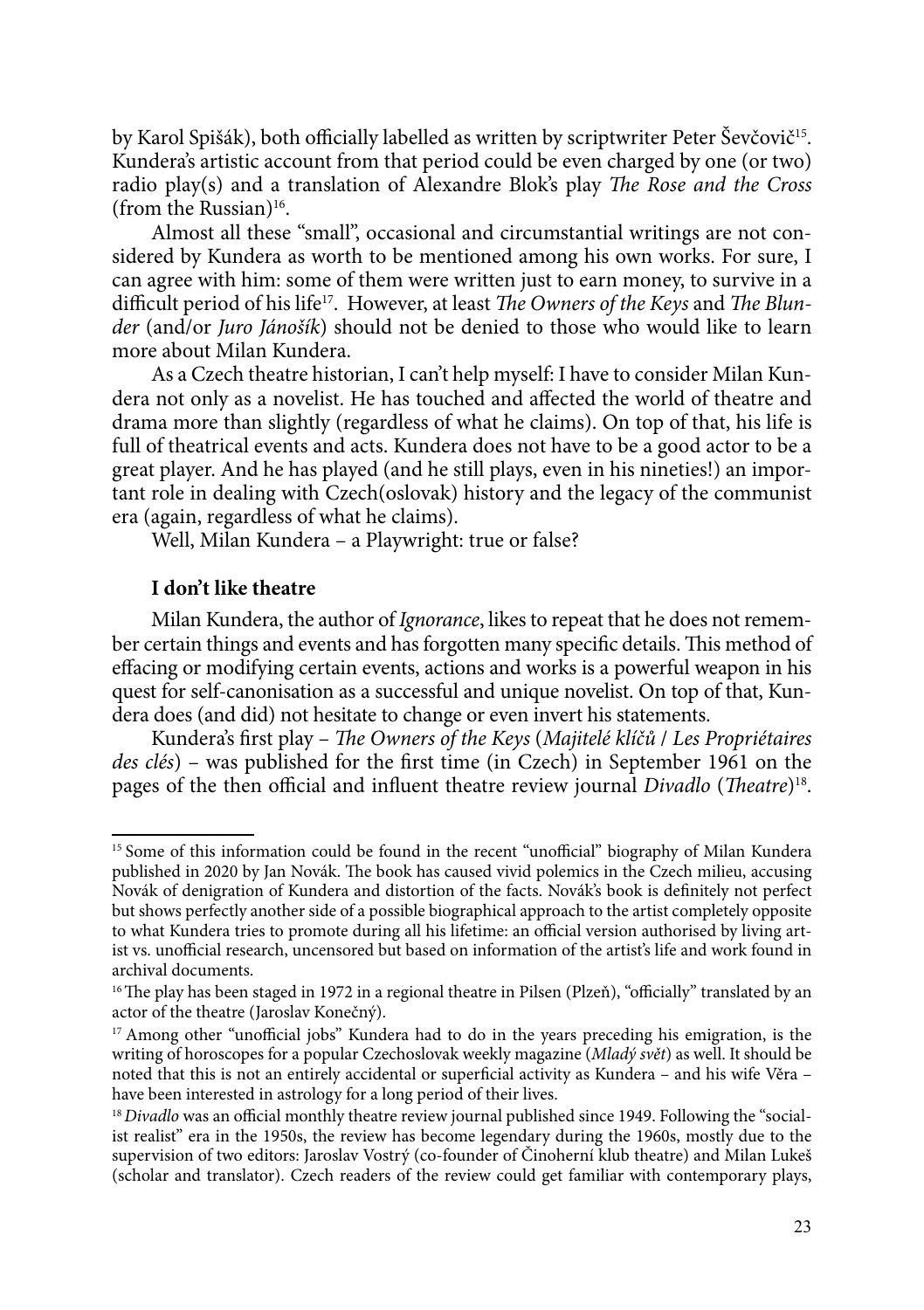In a short note by playwright, preceding the text of play, one can read: "*[…] and I decided to saddle an another horse; it could be that drama has been tempting me for a long long time as the most architectural and the most synthetical of all literary genres; or maybe (and it could be the main reason) what I wanted to tell was possible to tell only in a play. […] I wrote my play; I finished it, the play is major of age; and I would probably not to obstruct it.*"19 (Kundera 1961: 720).

The (adult) play has been staged for the first time only a few months later. In spring 1962, Kundera's first play had flown out from the playwright's nest and has started a successful tour of Czech and Slovak theatres all around the country: 11 shows opened only in 1962, with 6 other performances following in next four years<sup>20</sup>. The play began its life so enthusiastically and so independently that the author felt an urgent need to react almost immediately and to defend his play, to help it to find its voice and express itself to the public.

The reason was simple: the play and the stage productions had been successful but critics and spectators expressed different emotions and distinct points of view to what playwright had attended. Theatre, as an art escaping generally all attempts for the "total context" (to refer to Jacques Derrida), represents a danger for Kundera the writer: the danger of (artistic) independence and autonomy.

Kundera felt an urgent need to explain how his play and ideas were to be read and understood. In his commentary to the 1962 edition of the play, Kundera gives his own interpretation of the play and disagrees with certain theatre critics<sup>21</sup>: he points out that his play is neither "*any traditional drama from the World War Two resistance period, nor a play in the style of Ionesco*". He reminds that his play is a "*(100 minutes long) one act play*" and has to be read not as a simple story but as a complex structure of two parallel stories (the moral one and the banal one) completed by four "visions" of the characters<sup>22</sup>. Kundera comments also on a mo-

both Czech/Slovak and translated from other languages, and with current events in the world of theatre and drama. The review served as a fruitful connection of Czechoslovak theatre artists with their international companions. On top of that, the review had a brilliant visual layout designed by excellent scenographers and photographers such as Libor Fára and Josef Koudelka. In the beginning of 1970, the communist regime decided to impose a ban on the review, an actual issue of the review was destroyed and Divadlo suddenly disappeared from the map of the European theatre world.

<sup>&</sup>lt;sup>19</sup> Unless noted otherwise, all translations from Czech are done for the purposes of the study by the author. <sup>20</sup> If we read Czech interviews with Milan Kundera from the 1960s, he is depicted primarily as a prominent and promising playwright, his respected and acclaimed career of a poet from the 1950s slowly coming to an end. Shortly, Kundera becomes a famous Czechoslovak writer even before he has ever written a single novel – The Joke was published in 1967, after a couple of years of struggling with censorship.

<sup>&</sup>lt;sup>21</sup> In the 1962 edition of the play, there can also be found a "methodical note" by Otomar Krejča, director of the Prague's stage performance, explaining his attitude to the play. Krejča describes his own approach to the staging of the play and, to conclude, he demonstrates an appreciation of the playwright's text: "*Kundera's play is very* close to the theatre we wanted to be heading *towards*. [… Kundera] has an inclination to use all possible techniques of contemporary modern drama and to use them in a brand new way." (Kundera 1962: 12).

 $22$  The play is maybe formulaic in the sense of the subject – story is situated into a small Czech/ Moravian city in the period of the Nazi occupation in the 1940s. In contrast, the structure of the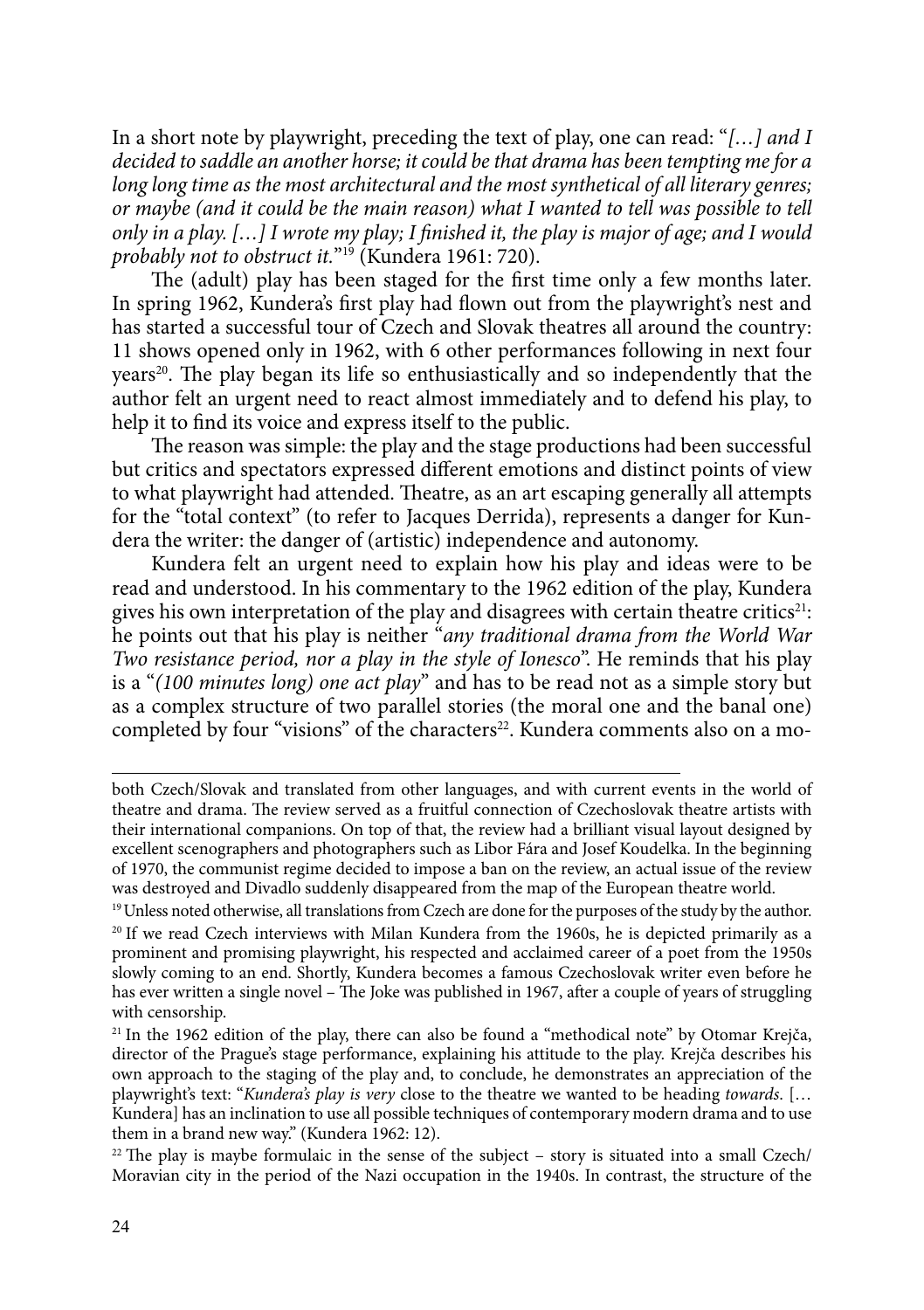rality of the play and tries ironically to show that he – as a playwright – has not the same morality as his characters do: "*Some people would like to bring a lawsuit even against Shakespeare that he lett die an innocent Ophelia*" (Kundera 1962: 83-85).

However, in his commentary to the first edition of the play in 1961 (i.e., before the play was staged), Kundera claims that "*a play is always a bit cleverer than a playwright*" and humbly confesses that the reason for this is to be found not only in the fact that there is the "*author's sense and sensibility*" involved in the play but also "*experiences of the centuries of an ancient genre*" as well. (Kundera 1961: 720) On the contrary, in the playwright's note to the  $4<sup>th</sup>$  edition published in 1964 – i.e., no later than three years after the first edition and the first note<sup>23</sup> – readers find completely different words: "*Maybe, I would never reveal this secret but I have never felt any attraction for theatre. […] I have always been deaf to theatre, I have even started to reconcile with this congenital disorder. Before I began writing my play, I could count all theatre shows I have ever seen in my life on the fingers of both hands. But I loved to read plays; drama has interested me forever – but only as a literary issue: same as short story, poem, novel; actor, director, stage can be easily left out of consideration.*" (Kundera 1964: 11).

Well, which Kundera to choose? Which Kundera to believe?

Anyway, the fact is that from the very beginning of his career Kundera has been attracted and repeatedly touched by the world of theatre. And he was not alone. He even constituted an integral part of a group of artists - the majority of them being prominent poets - who worked in cooperation with the artistic directors of the National Theatre in Prague in the late 1950s/1960s. This working group called "the National Theatre Workshop" (Dílna Národního divadla) was created under the supervision of the artistic director of the first Czechoslovak stage Otomar Krejča (1921–2009) and his friend and close artistic fellow-worker, dramaturge Karel Kraus (1920–2014)24.

play is innovative and progressive – partly inspired by Brecht's narrative dramaturgy of and, perhaps, Sartre's "théâtre des situation". In Kundera's own words: "The first storyline, the one the critics have described, is reminiscent of the regular run of occupation dramas, the second storyline […] is perhaps more like the unfamiliar dramaturgy of the Ionesco type of anti- or pseudo-drama. [...] Two voices […] individual strands of thought are gradually examined and reworked by both voices, i.e., by both storylines; meaning that all the strands of thought […] are in the play illuminated from both sides, from the point of view both of greatness and of pettiness" (Kundera 1962: 83-84; translated by Barbara Day).

<sup>&</sup>lt;sup>23</sup> It should be noted that the play was met with a huge success, both official and artistic: not only was it re-edited four times in three years – once in a popular theatre review, twice as a book and once as a script in the edition of Czechoslovak literary agency DILIA – but the play was also awarded (1963) the most official "state prize" – named in honour of the first communist president of the Czechoslovakia Klement Gottwald.

<sup>&</sup>lt;sup>24</sup> The stories of the life and work of Krejča and Kraus are perhaps as turbulent as Kundera's. Krejča and Kraus were banned from the National Theatre in 1961 and founded their own theatre company Divadlo za branou (Theatre behind the Gate) which was liquidated after a few theatre seasons, in 1972 (after Krejča's expulsion from the Communist party following the events in 1968). Krejča has (similarly to Kundera) lived through both phases – support of the regime (during the 1950s/1960s) and the persecution (after 1968). On the other hand, Krejča's work as director was known, due to his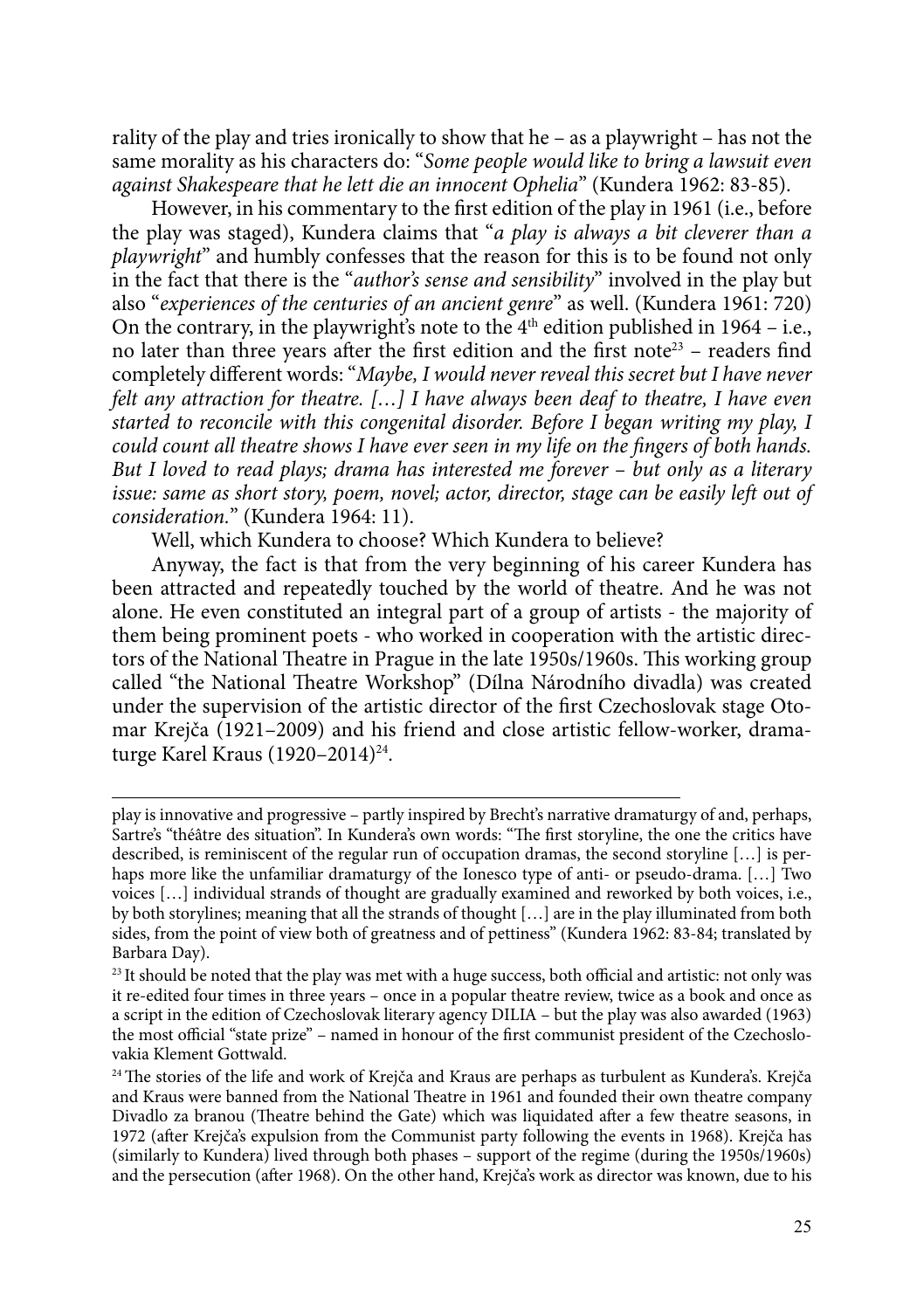Kundera – together with other excellent poets as the (younger) Josef Topol and the (older) František Hrubín – worked in the workshop and "developed" his play for the National theatre. The project of "drama laboratory" really had something to show: the plays written in the frame of the group were staged successfully all around the country and some of them can be still counted among the glories of modern Czech playwriting<sup>25</sup>. And so, Kundera's first play was written - officially for the National theatre in Prague, under the supervision of the artistic duo Krejča-Kraus who tried to support the staging of innovative contemporary plays focusing on contemporary themes<sup>26</sup>.

Nevertheless, the protagonist of Kundera's play is: "*immersed in a bourgeois environment of convention, complacency, and romantic love, from which he is roused by a call to arms from the Communist brotherhood*" (DAY, 2019: 133). The play represents: "*a conflict between certainty, as it were, in the justice of the Cause, the resistance to the Germans, and the 'weakness' of doubt that plagues the protagonist for whom (inverting Gorky's maxim) 'man' no longer sounds proud, and to whom the responsibilities of family present a counterbalance to those of political activism.*" (Cooke 1992: 80).

Simply put, the play could be contemporary and modern in the sense of structure and narrative form, characters could be progressively "trago-grotesque" (in Kundera's words) but the content, ideology and morality of the protagonist remains close to the traditional Socialist realism, even though Kundera's approach would be a (bit) reformist, not speaking about his qualities of poet-playwright. Therefore, this may be – as Barbara Day correctly notes in her book about modern Czech theatre (*Trial by Theatre*) – the reason "*why Kundera has not allowed the play to be published or performed since the late 1960s*" (Day 2019: 133). Kundera, himself, has later on labelled his first play as a "*very late school work*" written in his thirties; this adjusted self-evaluation should serve as a justification for Kundera to remove the play from the list of his complete works<sup>27</sup>.

Regardless of the fact that the play has never been staged in Czech theatres since 1966, *The Owners of the Keys* was very quickly ready to start an international career: shortly after its publication in Czech, the play was translated into French, English, German, Russian (several times!), Bulgarian, Hungarian, Italian, and

international connections, also in French and German speaking countries as well (Belgium, Switzerland, Austria).

<sup>25</sup> Including *Srpnová neděle* (The Sunday in August) or *Křišťálová noc* (The Crystal Night) by František Hrubín or *Konec masopustu* (End of Carnival) or *Jejich den* (Their Day) by Josef Topol.

<sup>&</sup>lt;sup>26</sup> However, Kundera's play encountered a period of "strong resistance, artistic and political, to Krejča's leadership, and official complaints about the (ideological) pessimism of his productions" (Day 2019: 131). The 1960/1961 season was already the last one for Krejča as an artistic director of the National Theatre but as Kundera's play had already been seen in Ostrava and Olomouc (Spring 1962), approval for the play was granted for the production of the National theatre even though it was directed by Krejča and scheduled for the next season (1961/1962).

<sup>27</sup> In 1991, Kundera revealed that when he read ("two years later" after the premiere of his play) Ioneso's play *Délire en deux*, he realised that "*it was exactly what I wanted to write when I started my Owners of the Keys*…".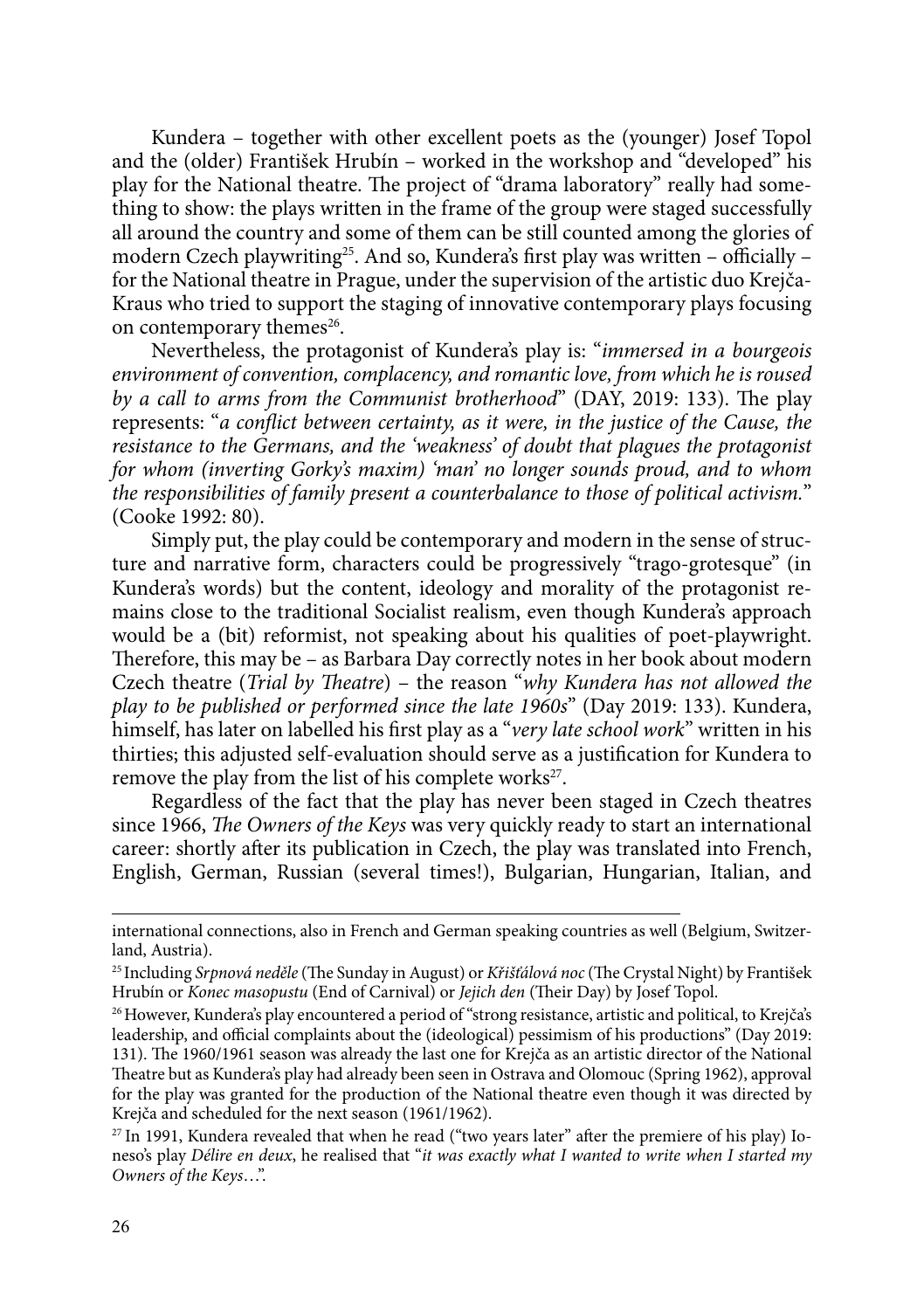Spanish. In 1962, the National theatre's stage performance of the play was invited to the prestigious *Théâtre des nations* festival in France. French theatre critics and artists<sup>28</sup> had been writing about inspiring Czech playwright influenced by Armand Salacrou and Eugene Ionesco but the project did not achieve the goal – the French audience could not yet enjoy a Czechoslovak theatre performance of Kundera's play, to an enormous disappointment of the playwright<sup>29</sup>.

As numerous productions all over the world have demonstrated, the success of The Owners of the Keys was radiant and immediate. The play has found – in the 1960s – enthusiastic spectators in Moscow, Kyiv, Minsk, Tallinn, Göttingen, Frankfurt, Paris and even Montevideo. The popular poet had definitely become a promising playwright.

Briefly speaking, during the 1960s, Kundera is far from a negligible persona in Czechoslovakia: he is everything but the insignificant author that he – later on – will try to present to his new colleagues, friends and readers in the West. After his emigration, Kundera has continuously diminished the role he played in the Czechoslovak culture and society during the 1950–1960s and maximised his share in the reformist activities, including the influence of his opening speech during the famous congress of the Czechoslovak Union of Writers in 1967<sup>30</sup>.

In the interview with his future close friend, the famous writer Philip Roth (November 1980), Kundera said that "*forgetting is a form of death ever present with-*

<sup>&</sup>lt;sup>28</sup> Even an influential Louis Aragon who saw the show in Prague, found the play very interesting and promising. Just a short reminder: Aragon became a key person for Kundera's international success, not only in France. He wrote a famous foreword for the French edition of *The Joke (La Plaisanterie)* published shortly after the occupation of Czechoslovakia in August 1968. Aragon's text was highly political and provoked the reading of Kundera's novel primarily as a testimony of life under the communist regime which was completely opposite to the intentions of the author. On the other side: Aragon's commentary has caused a wave of interest for a Czechoslovak author. The political reading of Kundera's novel definitely helped to spread his international fame.

<sup>&</sup>lt;sup>29</sup> In Kundera's beloved France, the play has not been staged more than twice: the first time was no sooner than in 1969 (dir. by André Reybaz); for the second – and the last time – the play was staged in Théâtre de l'Est parisien in 1974 (dir. by Georges Werler). Further productions have not been allowed by the playwright. However, surprisingly for many Czechs, in 2020 a production of the play has been announced by the National theatre in Brno, the city where Kundera was born. After more than half of a century, Milan Kundera has finally allowed his play to come back to his homeland. Kundera's restrictions were lifted but COVID-19 sanitary restrictions have postponed the opening night to 2021. (In 2016, one independent Czech amateur theatre company presented a short run of the play in Prague and the Arasbaran cultural center in Tehran announced a production of Kundera's play directed by Mr. Nader Naderpour in 2015).

<sup>30</sup> Kundera, as one of the official members of the executive committee of the Union, did not deliver his official speech but spoke provocatively about the role of culture in the life of small nations. However, he was not the only "rebel" speaker of the congress: Pavel Kohout, Václav Havel, Ivan Klíma, A. J. Liehm had also been very critical about the actual status quo of Czechoslovak culture and society. However, Kundera's "disobedience" did not destroy his position in the party and official cultural structures - he got only an official reprimand from the officials of the Czechoslovak Communist party. Kundera remained a communist and tried to support a reformist wing in the Party: "*Je suis persuadé que la cause d'un socialisme démocratisé n'est pas perdue*", Kundera claimed in a short interview for the French radio during his visit to Paris in October 1968 (on the occasion of the publication of *La Plaisanterie*).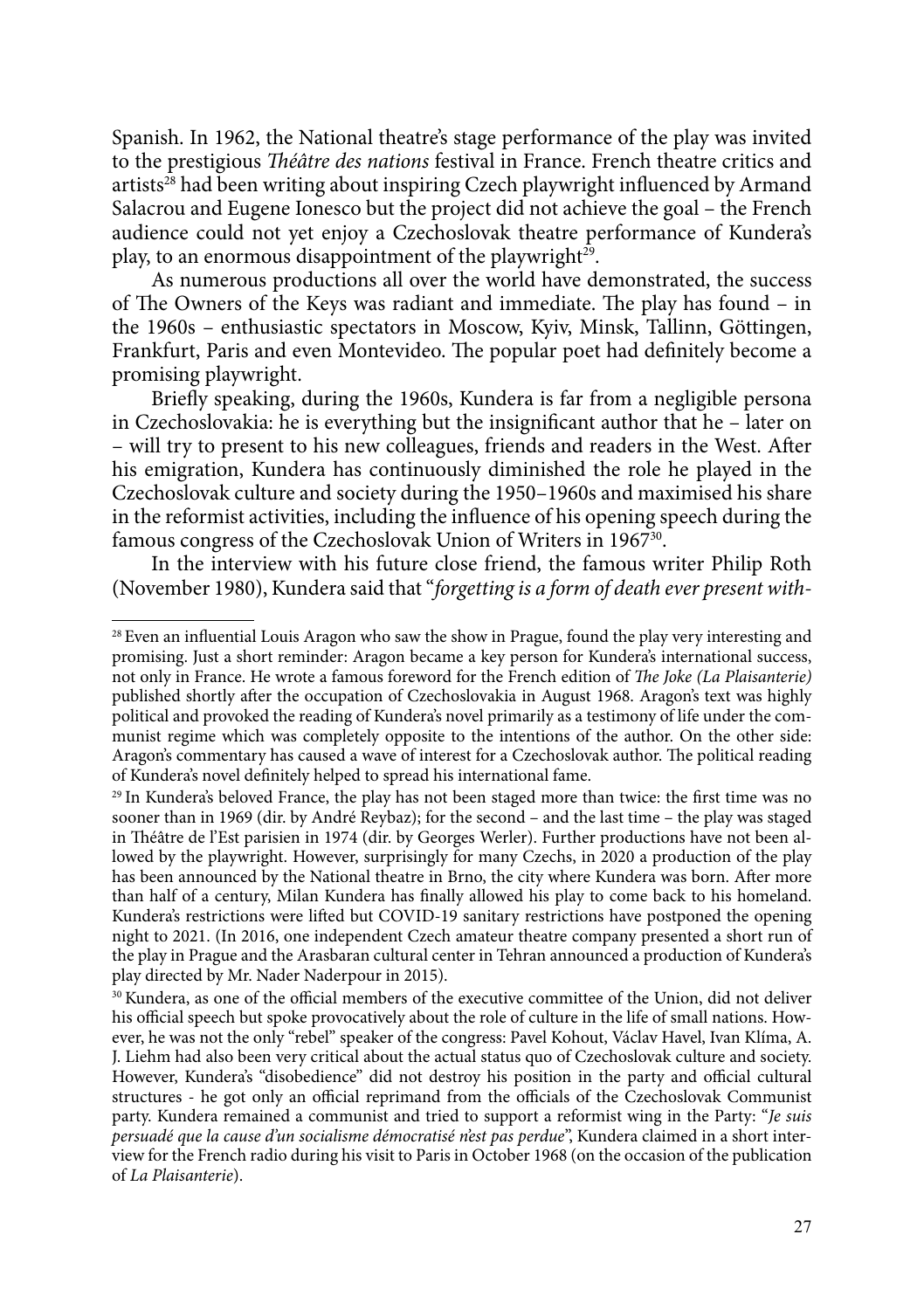*in life.*" And a few lines later he adds: "*[Czech] history has been rewritten, monuments demolished.*" Talking about Czech/Czechoslovak history, Kundera talks about himself as well. In 1980, Kundera of the 1950s/1960s is (or should be) definitely dead. Or at least a controversial part of him.

### **A Symbol lost in translation?**

"*What failed:* The Blunder*. I have written this play, I guess (I really guess: I have never been writing any diary and all re-dating depends on my less reliable memory), sometime in 1966, during one happy week in Turčianské Teplice spa. Unlike* The Owners of the Keys*, I like the play very much. However, it is more of a draft than a definitive and accomplished work. I have gone back to the play several times, to repair structural imperfections of the play but I have never succeeded. Maybe, one day, I will try once again. I don't know*", writes Kundera in his commentary to the first Czech edition of *The Joke* published after 1989.

*The Blunder* (*Ptákovina* / *La Sotie*) is a kind of *The Joke* in the shape of a play. Both written in the mid-1960s, the play and the novel deal with a similar situation caused by a silly joke, by an ambivalent provocation. A seemingly innocent "prank" takes a turn to absurd, tragic-comical consequences, to an existential tragedy which is nevertheless grotesque and brutally funny.

The play was published, similarly to Kundera's first play, as a supplement of the theatre review journal *Divadlo* (January 1969), side by side with the Czechoslovak premiere of the play which had taken place in a regional theatre in Liberec (Reichenberg). During the same turbulent year, *The Blunder* opened in another four Czech and Slovak theatres, including the famous Theatre at the Balustrades (Divadlo na Zábradlí) in Prague<sup>31</sup>. However, all the productions were removed from the programme in the first months of 1970, despite the great acclaim by the audience32. The reasons were all but artistic; Milan Kundera became an unwanted author and all his works were censored. His novels and short stories disappeared from bookshops and libraries, his plays were no longer allowed to be staged.

*The Blunder*, a play about power, control and manipulation, could be considered as an absurdist play influenced, perhaps, by Friedrich Dürrenmatt's "model plays". The language of Kundera's second play is playful and demonstrates a high topic on a low, bed story: all set in popular milieu of a school. Zdeněk Hořínek, the then dramaturge of the theatre in Liberec and editor of above mentioned *Divadlo*  review, has aptly written in the programme for the first Czech production of the play that "The Blunder *comes from the family of ugly comedies: with Vitrac's* Victor *as its cousin, Grabbe's* Comedy, Satire, Irony and Deeper Meaning *as its uncles and Macchiavelli's,* The Mandrake *as its great-great-grand… mother. But above all, it* 

<sup>31</sup>The play has been staged in Brno as well, where it was presented under a different, original title: *Two Ears, Two Marriages* (Dvě uši, dvě svatby).

<sup>&</sup>lt;sup>32</sup> In 2015, a recently discovered audio recording of one of the last runs of the play at the Theatre at the Balustrades was officially released. Enthusiastic reactions of Czech audience on the recording prove that the play has been interpreted in a very political way, as a satirical allegory of the contemporary situation the society was in.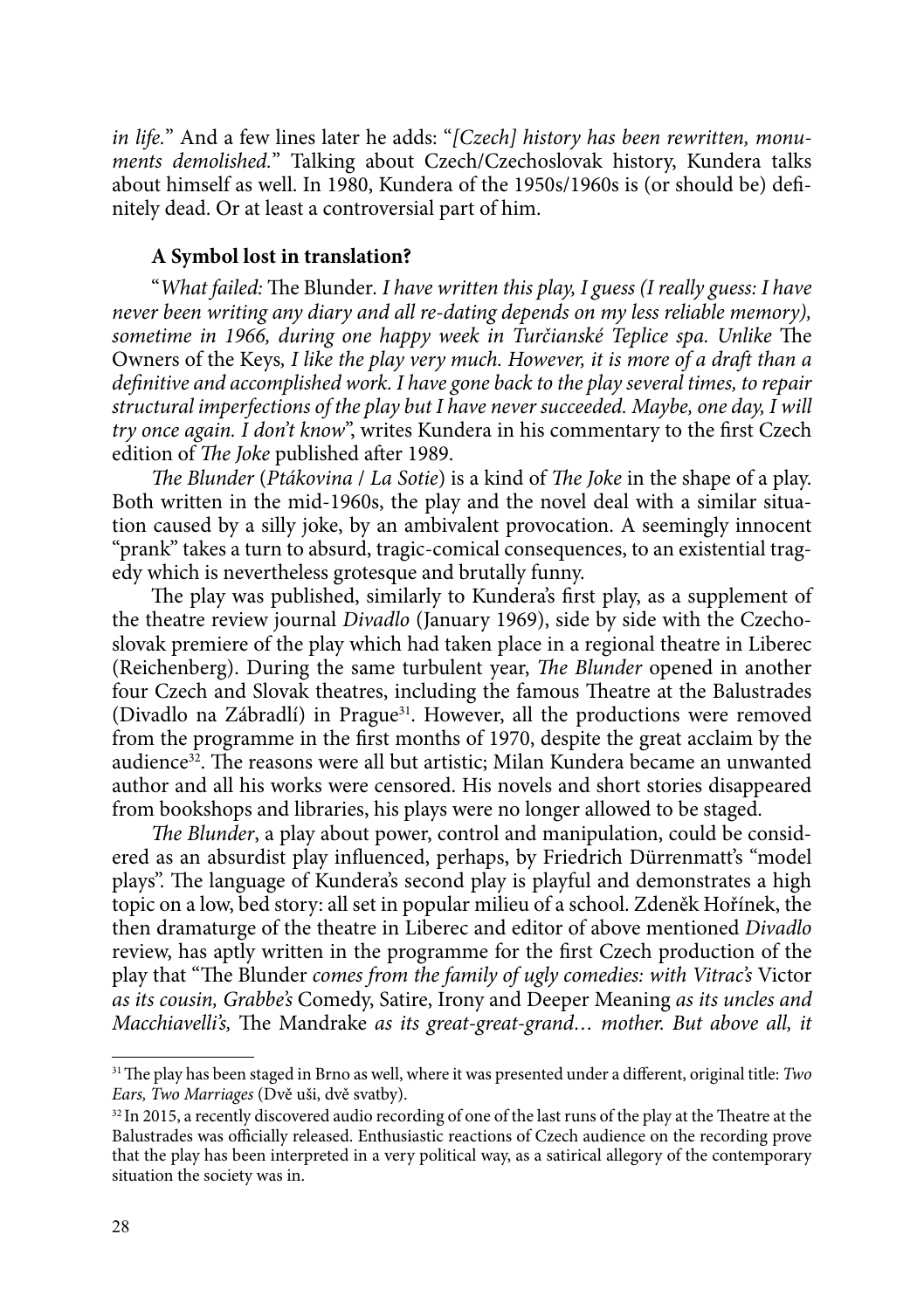*proudly proclaims its family relationships with the monstrous grotesques about Ubu by Alfred Jarry*". However, Hořínek adds, "*despite such an international family tree, the play is unmistakably local. […] This story with these characters could happen only right now, right here, in our specific and complicated pettiness*". The fact that *The Blunder* has never been staged abroad is telling as there really was something very special and local about the play. How is it possible that other absurdist plays of "regional" (middle-European) playwrights such as Václav Havel or Slawomir Mroźek have been very successful not only in their respective homelands?

The problem consists neither in the story presenting a kind of a "show trial" with an innocent defendant, nor in the subject of auto-censorship of our own acts and speeches. The trouble comes from a symbol which is – paradoxically – not easy to translate into any other language, a symbol representing a vulgar indication. At the very beginning of the play, a figure of a rhombus with a segment of a line in the centre is drawn on the blackboard by a school headmaster<sup>33</sup>. This symbol represents the female sex and it is understood – in the region of the Central Europe – as a vulgar sign, a kind of "f-word". How to deal with a locally well-known symbol which does not seem to be understood in other cultures?<sup>34</sup>

In the reviews, we can read lines about "*an ancient sign of rhombus*" dating back supposedly to old runic letters but spectators of the 1969/1970's Czechoslovak productions could also read about "middle-European" locality of the symbol in the programs of the stage productions. Soon the theatre companies – directors, dramaturges and actors – became completely aware of the specificity of the sign. However, when Milan Kundera would later on comment on the reasons why he had never let the play be staged abroad, he would slightly change his attitude and perspective on time. In the last 30-40 years, Kundera regularly declares that he "*thought that the symbol is known worldwide. But then I realised that it says nothing to the French people and that this dirty sign is understood maybe only by the Czechs*". Kundera tries – once again – to persuade his readers that the progression of events was a bit different than what is revealed and attested in the archives. It is as if he was surprised by the fact which he definitely should have known earlier.

For a long period of time – almost four decades – *The Blunder* remained unstaged. As late as 2008, the director of the Czech literary and theatre agency DILIA Jiří Srstka (as a playwright's agent who was in personal contact with the author), persuaded Kundera that the play should be given a chance to be staged. Kundera did agree, under one condition: the production had to be directed by Kundera's friend and colleague with whom he worked in the 1960s Ladislav Smoček (\*1932), a theatre director and playwright himself with a great sense for absurdity and the

<sup>&</sup>lt;sup>33</sup> The symbol is written/drawn by a school headmaster, just as a simple joke; later on, he even adds his name to the symbol and would like to enjoy watching what is going to happen. But everything breaks bad and – at the end – the one who has started off as a "joker", becomes a victim of his own joke, a helpless observer of cruel games and events played all around him and with him as well.

<sup>&</sup>lt;sup>34</sup> In my humble opinion as a translator and theatre scholar, I would suggest a possible solution: to substitute a purely visual symbol by a partly readable four letter English word (beginning with F). Surely, it is not the same, but it would serve well for the purposes of the play.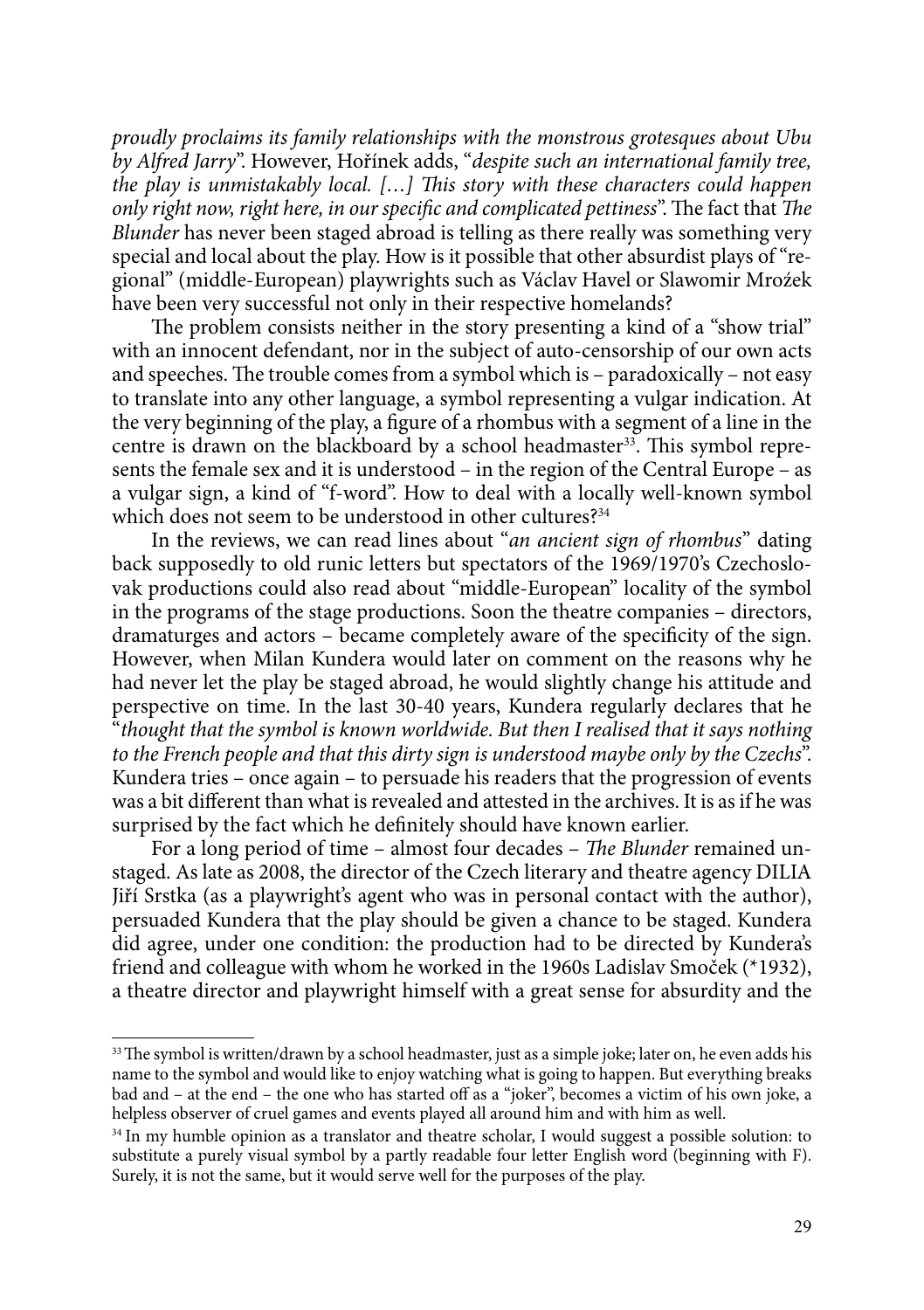nonsensical35. Kundera made some slight alterations to the text but the play did not change a lot. What had changed though, was the political situation and therefore the context the play has entered and encountered. In 2008, an atmosphere of growing disillusion with the development of the society after 1989 was almost tangible – and the new socio-political context definitely helped for a concrete reception of Kundera's play.

At the same time, Kundera's *The Blunder* joined a wave of revival of works by the older generation of Czech playwrights. The Czech audience had re-discovered once famous and popular authors who have been silent for a long time: new plays such as Milan Uhde's *Miracle at the Black House* (written 2002, staged 2007) and Václav Havel's *The Leaving* (written 2006, published 2007, staged 2008) have become – together with Kundera's theatre comeback – top events of the seasons<sup>36</sup>. The old generation of Czech playwrights has shown its artistic vitality and proved that it understands the contemporary world. The legendary Czech "drama school" of the 1960s (of what we like to call the "golden sixties") have touched the hearts of spectators in the  $21<sup>st</sup>$  century.

In Kundera's "*absurd grotesque about power and sex*" there was definitely less politics and more of "*common bollocks*", as critics pointed out in 2008. Kundera's anti-Ubu came back and struck once again. On top of that, in 2019, Kundera did allow another Czech production of a nearly forgotten play in a regional theatre in Hradec Králové – directed by enfant terrible of Czech theatre Vladimír Morávek. The playwright has come to the decision that he has nothing to be ashamed of, that *The Blunder* is not such a bad play and it could become an integral part of Czech drama patrimony.

### **Who is the Master here?**

Maybe it is a sign of the age but Milan Kundera has (perhaps in celebration of his 90<sup>th</sup> anniversary?) decided to be more open to his (ex-first) homeland and he donated his personal library to the Moravian library in his beloved Brno. Czech readers and researchers should be able, in the near future, to gain easy access to many of Kundera's books gathered from all over the world. A nice gesture? Or a kind of reconciliation? Who knows?

However, in the catalogue of the exhibition devoted to Kundera's work<sup>37</sup>, entitled "*Kundera (not lost) in translations*", there could be found, once again, only one theatre play. *Jacques and his Master* has been for a long time the only play Milan Kundera considered worth labelling as: "a play by Milan Kundera".

The story of the only official Kundera's play included in the Gallimard's *La* 

<sup>35</sup> Smoček is the author of great plays such as *Dr. Burke's Strange Afternoon* (1966; *Podivuhodné odpoledne dr. Zvonka Burkeho*; the play has been translated in 14 languages!) and the one-act plays *Pique-nique* (1965; Piknik) and *The Maze* (1966; *Bludiště*). He was also a co-founder of *Činoherní club* theatre (est. 1965), one of the most inspiring Czech drama theatres in the last 50 years.

<sup>36</sup> Perhaps the new play by Pavel Kohout, *Éros*, could also be added to the list of these playwrights' comeback at the end of the first decade of the 21<sup>st</sup> century.

<sup>&</sup>lt;sup>37</sup> Exhibition and book organised and published by the Moravian Library in 2019.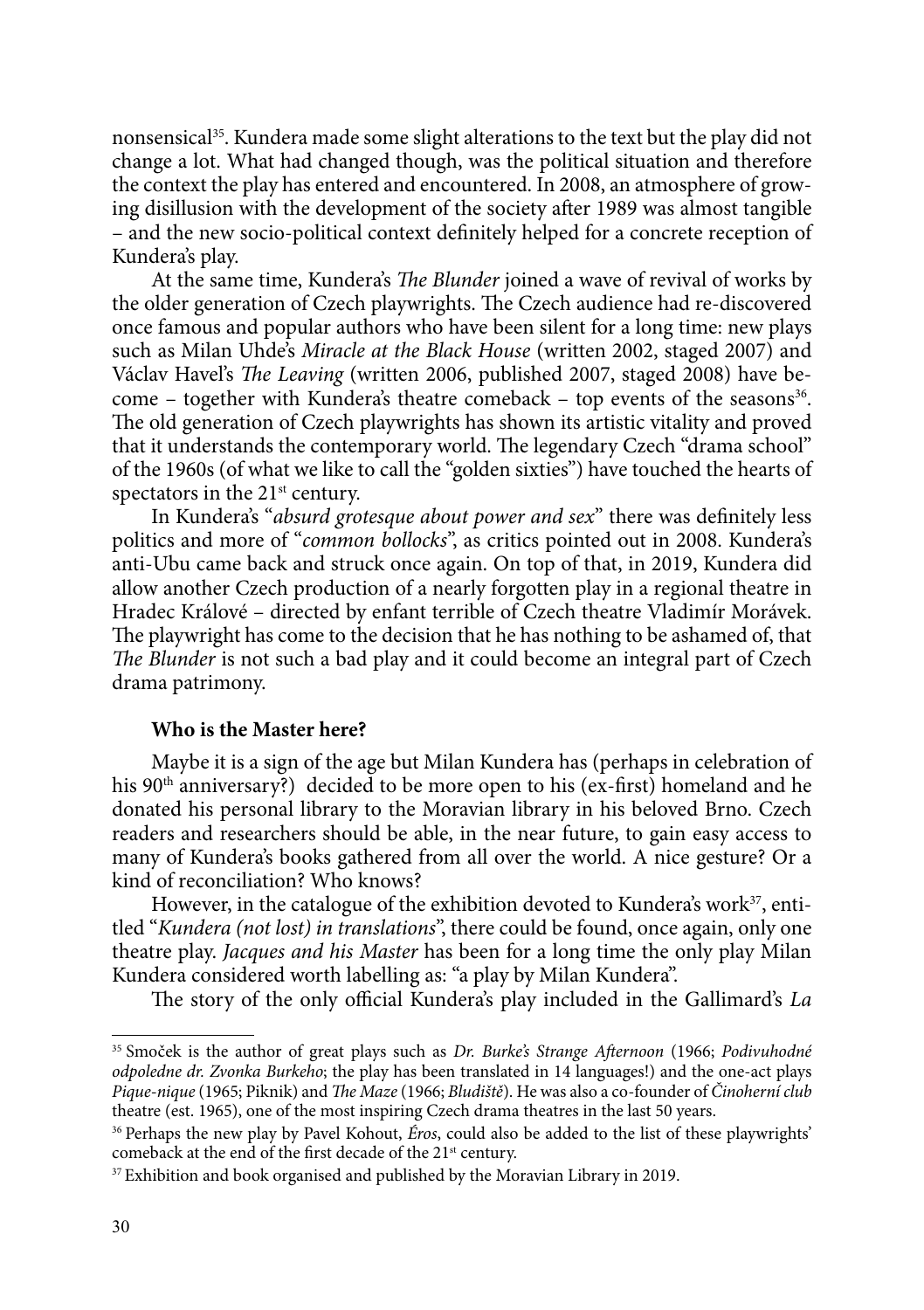*Pleïade* edition is no less interesting than the stories of the two previous plays. If *The Blunder* could be described as a "drama variation" of a novel *The Joke*, this play, *Jacques and his Master*, plays with the novel by Kundera's favourite writer. A "drama variation" on Denis Diderot's novel *Jacques, the Fatalist* could be, in some way, seen as a conventional approach of one playwright (or dramaturge) to the classic literary work. However, as usually in the case of Kundera there is more than meets the eye.

The play was written in Czech (most probably in 1971)<sup>38</sup> and staged for the first time in the regional theatre Činoherní studio in Ústí na Labem in December 1975. Just a reminder: 1975 is the year of Kundera's emigration. The play has been staged as an adaptation of Diderot's novel entitled *Jacques, the Fatalist* and it was presented as the work of theatre and film director Evald Schorm who covered Kundera as the author of the adaptation in order for the play to escape the communist censorship.

However, the play has been scheduled (but not staged) previously in the programme of the Prague's Theatre at the Balustrades – bearing the name of its real author. On top of that, the play was to be staged in Zagreb, Yugoslavia as well (the production did not appear before 1980), once again with Milan Kundera listed as its author in the programme. These "details" have undoubtedly passed unnoticed by the official surveillance and communist censors, so that the young, thirty years old, director Ivan Rajmont (1945–2015) could create a stage production which became famous and has remained in the repertoire of the theatre until 1989 – and only a few insiders had any idea about the real identity of the playwright. The life of the first and almost the only Czech production of the play before 1989<sup>39</sup> was nearly independent of the playwright living in France.

After 1989, this very production got its second (and even third) life: since 1993 *Jacques and his Master* (with the same cast and in the same stage version) has been presented as a production of a private theatre (Theatre without the Balustrades) established and owned by one of the actors of the original cast. An almost underground, unofficial production has turned into a theatre business but – to be honest – it has succeeded in keeping (at least partly) its atmosphere and free spirit. The actors in the supporting roles have been changing unlike two main characters performed by the original cast: Jiří Bartoška (Jacques) and Karel Heřmánek (Master). The production ran – with several short breaks – from 1975 until 2014. Just imagine: the two main characters began performing their roles when they were 28 years old guys and completed the run of the production as 67 years old men!

<sup>38</sup> Kundera knows well that he wrote his play in Czech but this does not prevent him to ignore the following misleading question of writer and editor Jordan Elgrably without making an attempt to correct his interviewer (in the interview taken in 1987) – J.E.: "*You have written a play in French*, Jacques et son maître, a homage to Denis Diderot, as well as several essays. When did you begin to feel *comfortable using the language?*" / M.K.: "*Oh, in the last three or four years. When writing an article, I now write directly in French*…" Well, once again: just a small modification of reality which suits Kundera's goals and intentions.

<sup>&</sup>lt;sup>39</sup> The play – always presented as authored by Evald Schorm – was staged again shortly before the Velvet Revolution, in April 1989, in a regional theatre in Ostrava.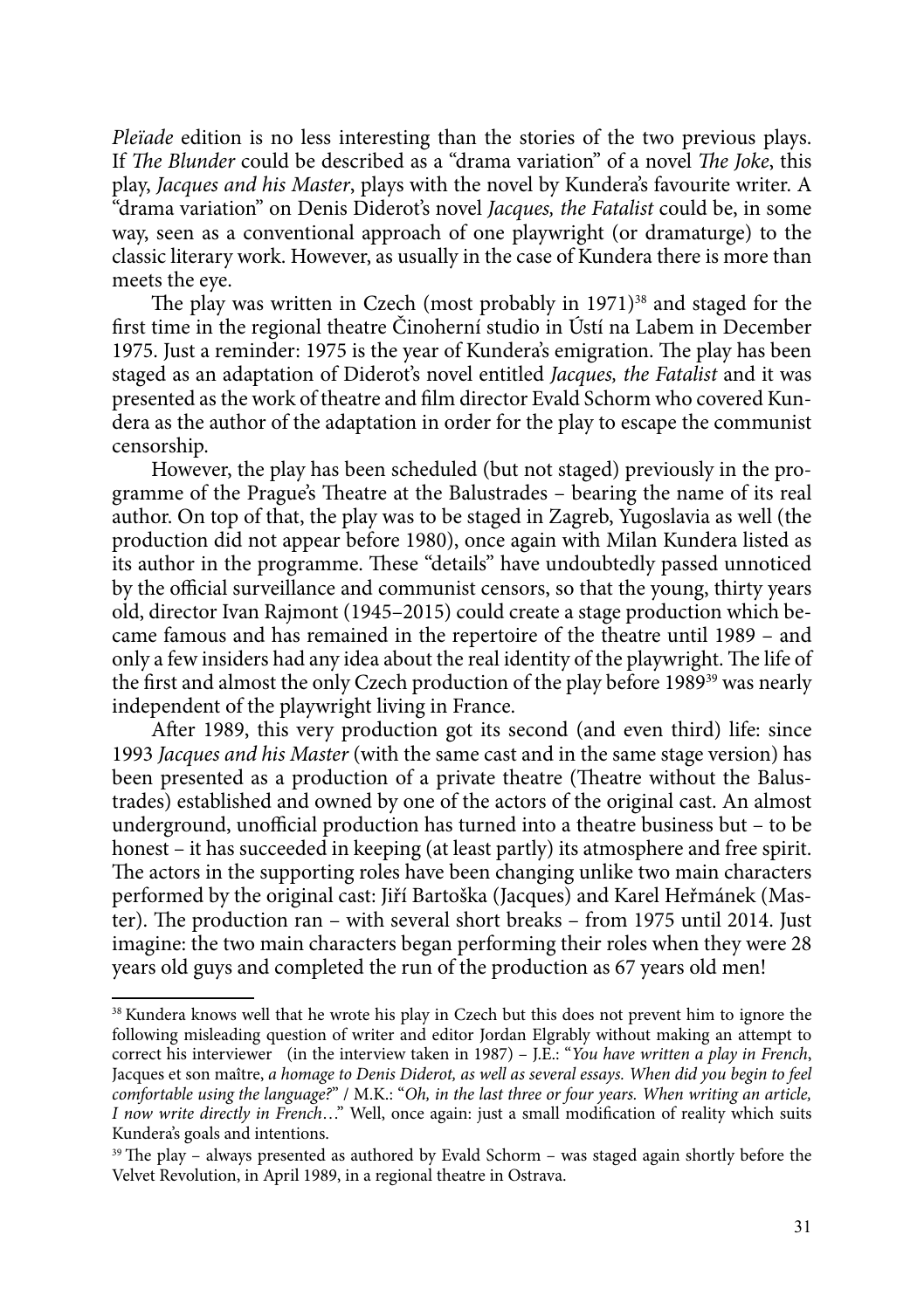For Kundera, his own intermedial variation on Diderot's theme represents a playful complement of his search for a theory of the novel. The play is not only a contemplation about life and fate; Kundera deals with possibilities of narration as well. The dialogues between Jacques and his Master are – in a certain way – a stage version of the theory of drama. It is as if Kundera drew on his experience as a scholar giving lectures on theory of literature and workshops on scriptwriting. Anyway, Milan Kundera managed to put theories of dramatic narration into practice<sup>40</sup>.

On top of that, *Jacques and his Master* is a well written play: conventional in its form but inventive in terms of its ideas. The play represents a kind of slapstick comedy where physical actions and ass-kicking are replaced by words and dialogues. Jacques and his Master are two clowns, somehow related to the absurdity and existential fatality of Beckett's waiting vagabonds. The motto of Kundera's couple could be a simple variation of famous ancient *Dum spiro spero*: while I narrate, I live<sup>41</sup>.

Kundera's variation on Diderot is occasionally staged all around the world. The playwright-novelist prefers "poor theatre companies", he does not have confidence in private professional companies. To focus on Czech theatre productions – more than 20 theatres in the Czech Republic have included the play in their repertoire since 1990. The 1990s could be definitely considered as a period of a real boom of Kundera – the playwright on the Czech stages – in the same vein as other previously prohibited authors and playwrights – but only 4 new productions of the play since 2010 are registered in the reliable database of the Czech Arts and Theatre institute.

*Jacques and his Master* soon found its way to the Slovak stages as well: the first Slovak production dated back to 1983. One decade later, in 1996, the Czech radio recorded a broadcast version of the play with Czech-Slovak cast: popular Slovak actors Julius Satinský (Jacques) and Milan Lasica (Master) speaking Slovak and the rest of the cast performing in Czech. This bi-lingual radio adaptation perfectly proves the comical potential of Kundera's play: the scenes of duo of excellent actors (comédiens) in which mainly Slovak is spoken are great examples of what good actors can do with Kundera's dramatic text. Lasica<sup>42</sup> and Satinský are far from

<sup>40</sup> During his long career, Milan Kundera has also written a couple of inspiring forewords and commentaries to the editions of the plays of other playwrights. Kundera has commented, among others, bothon Jean-Paul Sartre's plays translated into Czech (1967) and Václav Havel's plays (*Audience, Vernisage, Pétition*) translated into French (1980).

<sup>41</sup>The ending of the play shows an incontestable affinity with Beckett's *Waiting for Godo*t: "Jacques: All right, then, I want you to lead me... forward… / Master: (*Looking around, highly embarrassed*) Very well, but where is forward? / Jacques: Let me tell you a great secret. One of mankind's oldest tricks. Forward is anywhere. / Master: (*Turning his head round in a circle*) Anywhere? / Jacques (*Making a large circle with one arm*) Anywhere you look, it's all forward! / Master: (*Without enthusiasm*) Why, that's splendid, Jacques! That's splendid? (*He turns around slowly in place*) / Jacques: (*Melancholy*) Yes sir. I find it quite wonderful myself. / Master: (*…sadly*) Well then, Jacques, forward!" (Kundera 1985: 89) At the end of Ivan Rajmont's stage production, the actors stood still, precisely as Beckett's final stage direction requires: "*They do not move*."

<sup>&</sup>lt;sup>42</sup> On top of that, Milan Lasica has produced an excellent translation of Kundera's play into Slovak.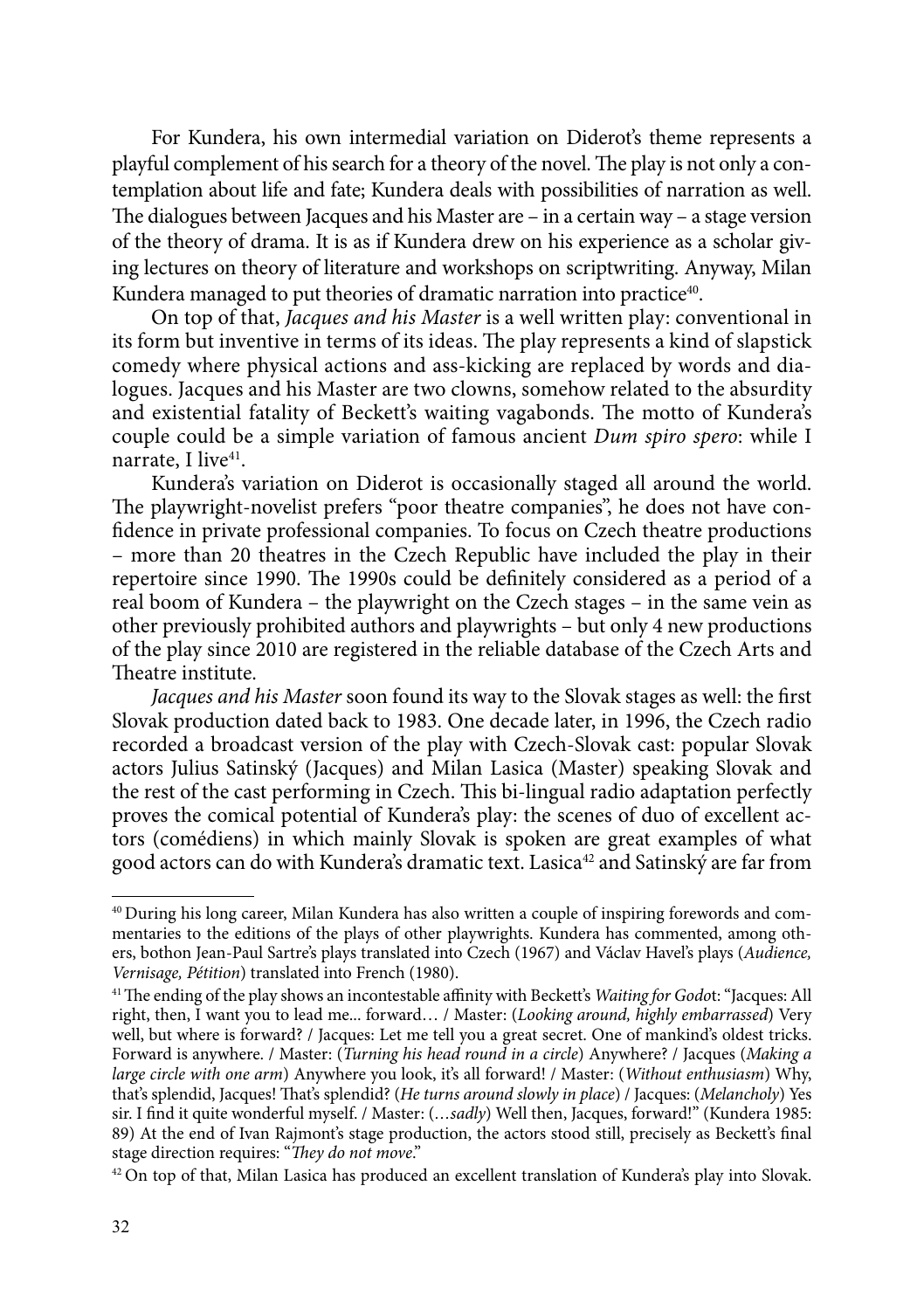devoted to every Kundera's word but their detached view helps a lot to express the meaning of the play. It is simple: actors could be, not only in this case, a bit cleverer than a play. And a playwright.

## **Theatre or novel!**

And here we touch on, once again and for the last time, a substantial essence of Kundera's attitude to playwriting. Kundera requires from drama the same as from the novel: total context, absolute subordination to author's intentions. However, drama and theatre are not the same as a novel or a short story. Drama escapes the absolute control of its author. It is well known that for more than a century, the playwright is no longer the unique master of the show; the director stole some of his privileges. But Kundera wants to be different even though he has claimed, as we have seen, in the beginning of his playwriting career that "*the play is always a bit cleverer than the playwright*". To be a playwright in modern theatre means to become a part of a team. To join a collective work. On the contrary, to be a novelist is a solitary job. Choose what you want!<sup>43</sup>

Theatre has shown to Milan Kundera that if he wants to exercise control over all his literary work, he has to renounce theatre practice which is a pity because he would be a great playwright. If he would like to…

After all, I have to confess that I have written a study about Milan Kundera who does not exist. That is, according to his opinion. In my opinion, Milan Kundera is (and always was) an inspirational playwright. In my opinion, Milan Kundera is one of the greatest performers of contemporary art as well: he has built himself as a living monument, as an exemplary model of himself. Milan Kundera denied himself in order to create Milan Kundera. And theatre helped him a lot in the process of his self-creation.

Milan Kundera is a great player. The pretentious one. One of the greatest.

His translation has been used for all the Slovak productions.

<sup>&</sup>lt;sup>43</sup> As we know, Kundera has made his choice. On the other hand, the theatrical can be found, in a certain way, repeatedly in his novels as well: the structure of *The Farewell Waltz* is close to the form of vaudeville; one of the main characters in *The Festival of Insignificance* is a (wannabe) actor, with the meaningful nickname Caliban; to "act" and to "pretend" becomes a crucial topic of Kundera's last novel (which includes many allusions to the marionette theatre).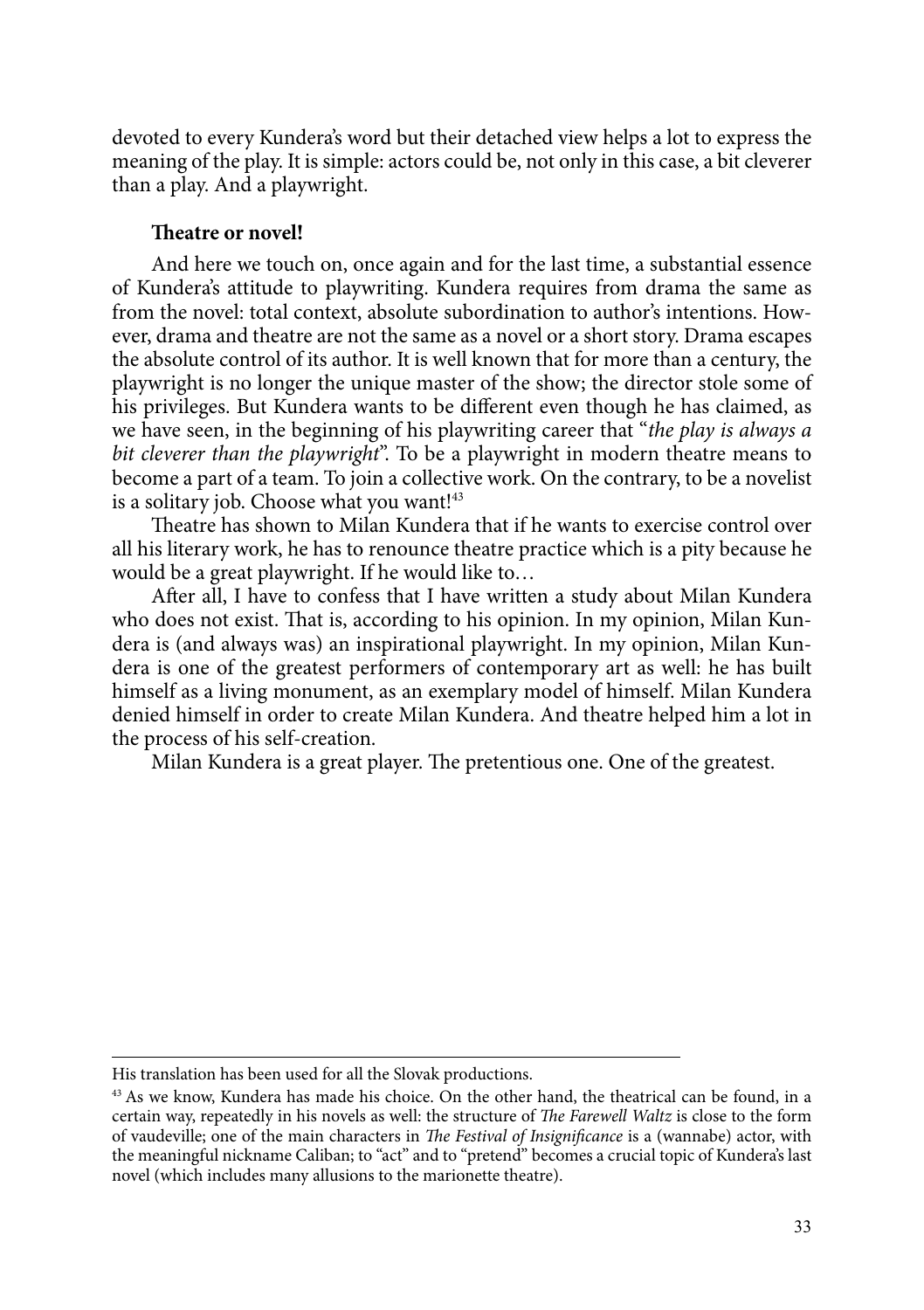#### **Bibliography**

Brand (1988): Brand, Glen. Milan Kundera. An Annotated Bibliography. New York/London.

Biron (1979): Biron, Norman. Entretien avec Milan Kundera. – Liberté. Vol. 21, № 1, 19-33.

Boyer-Weinmann (2009): Boyer-Weinmann, Martine. Lire Milan Kundera. Paris.

Brierre (2019): Brierre, Jean-Dominique. Milan Kundera, une vie d'écrivain. Écriture.

Burian (1973): Burian, Jarka M. Post-War Drama in Czechoslovakia. Educational Theatre Journal. No 3, 299-317.

Chemin (2019): Chemin, Ariane. Kundera, le roman d'une vie (une série en six épisodes). – Le Monde [online]. Published on 15<sup>th</sup>-21<sup>st</sup> December.

Cooke (1992): Cooke, Michael. Milan Kundera, cultural arrogance and sexual tyranny. – Critical Survey. Vol. 4, Nº 1, 79-84.

Černý (1962): Černý, Jindřich. Majitelé klíčů v Národním divadle. – Lidová demokracie. Nº 18, 5.

Day (2019): Day, Barbara. Trial by Theatre. Reports on Czech Drama. Praha: Karolinum.

Elgrably (1987): Elgrably, Jordan. Conversations With Milan Kundera. – Salmagundi. N° 73, 3-24.

Galmiche (2002): Galmiche, Xavier. Le rire jaune dans l'oeuvre de Milan Kundera. – Esprit. N° 1, 52-61.

Hala (2006): Hala, Katerina. Jean-Paul Sartre a Milan Kundera. Drama Majitelé klíčů. In: Fedrová, Stanislava [ed.]. Otázky českého kánonu. Praha: Ústav pro českou literaturu AV ČR, 485-492.

Hořínek (1969): Hořínek, Zdeněk. Dvojí způsob šoku. – Divadlo. Nº 3, 1-4.

Jungmannová (2017): Jungmannová, Lenka. Diderot miloval mystifikace, a co Milan Kundera? – Česká literatura. Nº 2, 235-256.

Krejča (1962): Krejča, Otomar. Režijní poznámka. In: Kundera, Milan. Majitelé klíčů. Praha: Orbis, 1-12.

Krupa (2002): Krupa, Hilary. The Actualization of Time and the Concept of Space in the Breaking of the Illusion. In: Milan Kundera's Play, Jacques and His Master. In: Otázky divadla a filmu. Sborník prací filozofické fakulty Masarykovy univerzity. Brno: Masarykova univerzita, 81-92.

Kundera (1985): Kundera, Milan. Jacques and His Master. Translated by Michael Henry Heim. New York: Harper & Row.

Kundera (1992): Kundera, Milan. Jakub a jeho pán. Brno: Atlantis.

Kundera (1961): Kundera, Milan. Majitelé klíčů. Divadlo. Nº 9.

Kundera (1962): Kundera, Milan. Majitelé klíčů. Praha.

Kundera (1964): Kundera, Milan. Majitelé klíčů. Praha: Československý spisovatel.

Kundera (2006): Kundera, Milan. Nechovejte se tu jako doma, příteli. Brno: Atlantis.

Kundera (1969): Kundera, Milan. Ptákovina. Divadlo. Nº 1.

Kundera (2017): Kundera, Milan. *Oeuvre*. Paris: Gallimard.

Kundera (2015): Kundera, Milan. *Ptákovina*. Brno: Atlantis.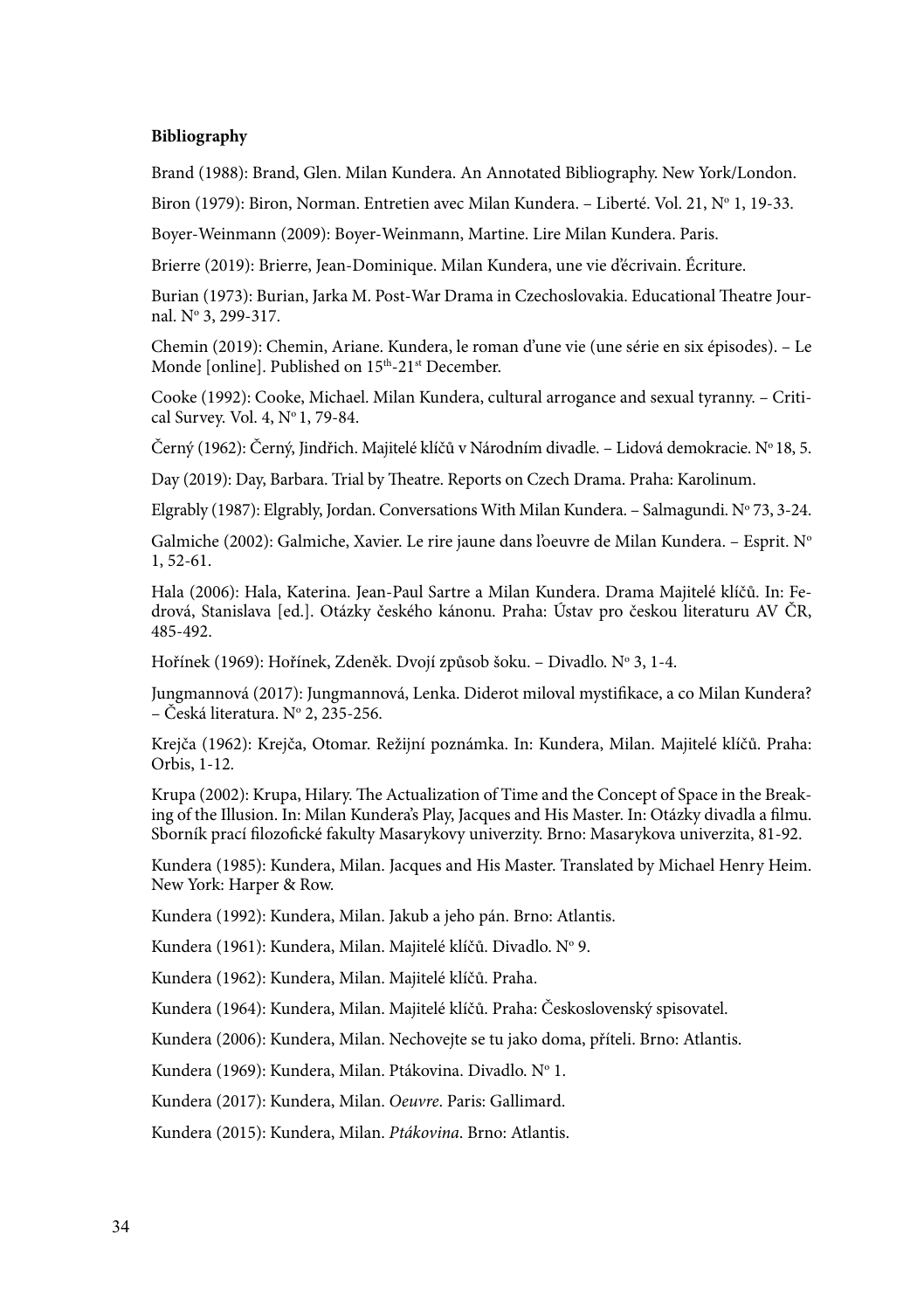Meyer (2015): Meyer, Holt. Dlouhé loučení Milana Kundery s Julkem Fučíkem a odpovědnost žánru První verze Umění románu a druhá verze Posledního máje. – Slovo a smysl. № 23, 36-65.

Mravcová (1993): Mravcová, Marie. Kunderova "Variace na Diderota". – Česká literatura. N° 2, 153-172.

Novák (2020): Novák, Jan. Kundera: Český život a doba. Praha: Argo/Paseka.

Petras (2012): Petras, Martin. Tři období recepce díla Milana Kundery ve Francii. In: Fořt, Bohumil, Kudrnáč, Jiří, Kyloušek, Petr [ed.]. Milan Kundera, aneb Co zmůže literatura? Soubor statí o díle Milana Kundery. Brno: HOST 2012, 170-194.

Pierce (2009): Pierce, Gillian B. Theme and Variation: Milan Kundera, Denis Diderot, and the Art of the Novel. – The Comparatist. Vol. 33, 132-155.

Porter (1981): Porter, Robert C. Milan Kundera *–* A Voice of Central Europe. Aarhus: Aarkona Publ.

Rabkin (1985): Rabkin, Gerald. Milan and His Master. Performing Arts Journal. Vol. 9, N° 1, 17-24.

Riggan (1988): Riggan, William. The 1988 Neustadt International Prize for Literature: Jurors and Candidates. – World Literature Today. N° 1, 66-78.

Rizek (2001): Rizek, Martin. Comment devient-on Kundera? Paris.

Rubeš (2011): Rubeš, Jan. Translation as condition and theme in Milan Kundera's novels. In: BAER, Brian James [ed.]. Contexts, Subtexts and Pretexts: Literary Translation in Eastern Europe and Russia. Kent State University, 317-322.

Sartre (1973): Sartre, Jean-Paul. Un théâtre des situations. Paris: Gallimard.

Suchomelová (2018): Suchomelová, Lenka. Recepce Milana Kundery v českém a francouzském kulturním prostředí [The Reception of Milan Kundera in Czech and French Cultural World]. Thesis. Prague: Charles University.

Šimečka (2008): Šimečka, Martin. The Owner of the Key. – Respekt. 13.10.2008. [ONLINE] // https://www.respekt.cz/respekt-in-english/the-owner-of-the-key

Vodičková (2019): Vodičková, Marie, Balaštík, Miroslav. Člověk visící ve vzduchu. [interview with Věra Kunderová]. //http://www.h7o.cz/clovek-visici-ve-vzduchu

Vostrý (1962): Vostrý, Jaroslav. Potíže s klíči. – Literární noviny. N° 22, 4.

West (2009): West, Tim. Destiny as Alibi: Milan Kundera, Václav Havel and the 'Czech Question' after 1968. The Slavonic and East European Review. Vol. 87. N° 3, 401-428.